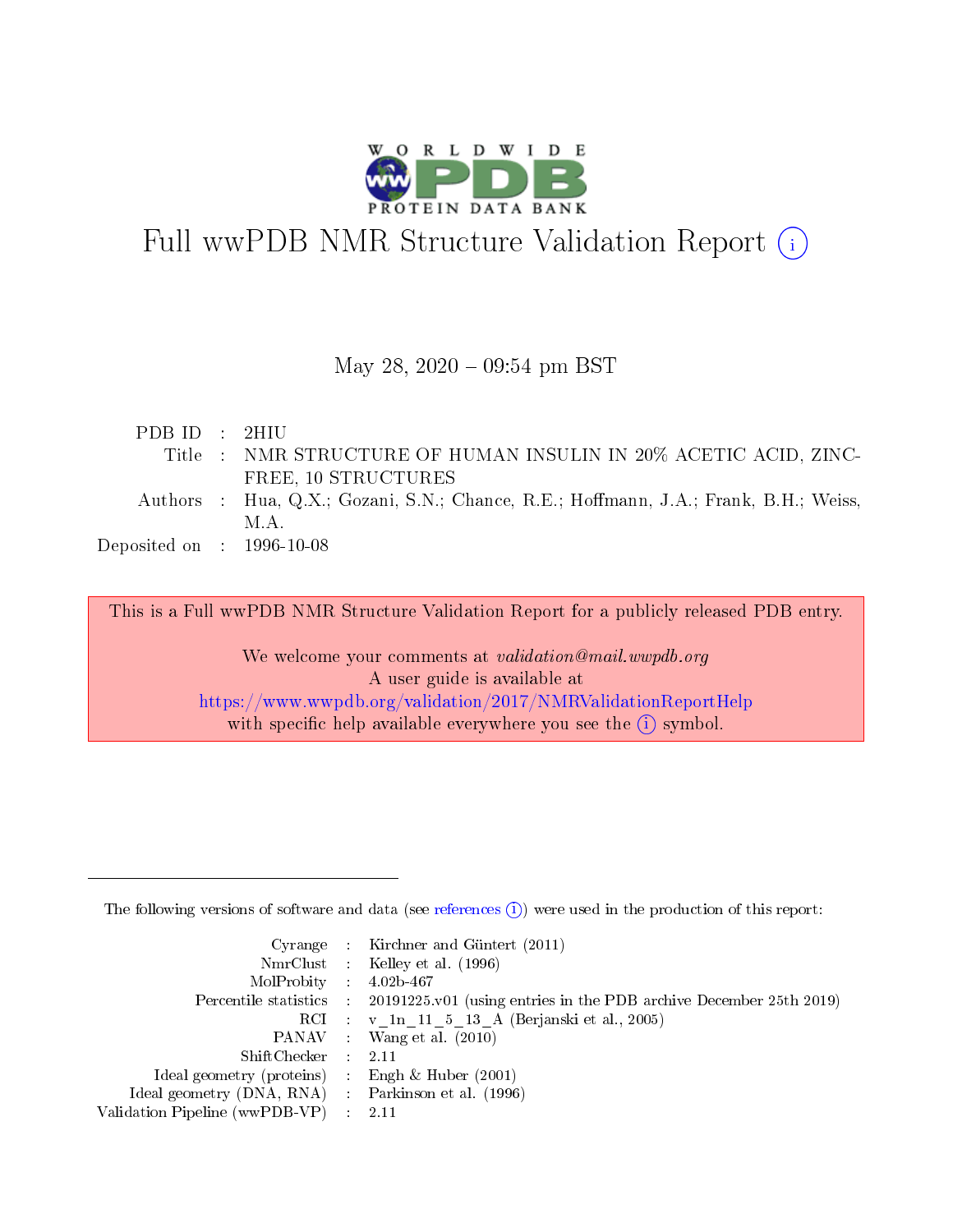## 1 [O](https://www.wwpdb.org/validation/2017/NMRValidationReportHelp#overall_quality)verall quality at a glance  $(i)$

The following experimental techniques were used to determine the structure: SOLUTION NMR

The overall completeness of chemical shifts assignment was not calculated.

Percentile scores (ranging between 0-100) for global validation metrics of the entry are shown in the following graphic. The table shows the number of entries on which the scores are based.



| Metric                | $(\#\text{Entries})$ | (# $\rm{Entries}$ ) |
|-----------------------|----------------------|---------------------|
| Clashscore            | 158937               | 12864               |
| Ramachandran outliers | 154571               | 11451               |
| Sidechain outliers    | 154315               | 11428               |

The table below summarises the geometric issues observed across the polymeric chains and their fit to the experimental data. The red, orange, yellow and green segments indicate the fraction of residues that contain outliers for  $>=3, 2, 1$  and 0 types of geometric quality criteria. A cyan segment indicates the fraction of residues that are not part of the well-defined cores, and a grey segment represents the fraction of residues that are not modelled. The numeric value for each fraction is indicated below the corresponding segment, with a dot representing fractions  $\epsilon = 5\%$ 

| Mol | Chain | Length | Quality of chain |     |     |     |
|-----|-------|--------|------------------|-----|-----|-----|
|     |       | ີ 1    | 76%              |     | 14% | 10% |
|     |       | 30     | 50%              | 20% | 7%  | 20% |

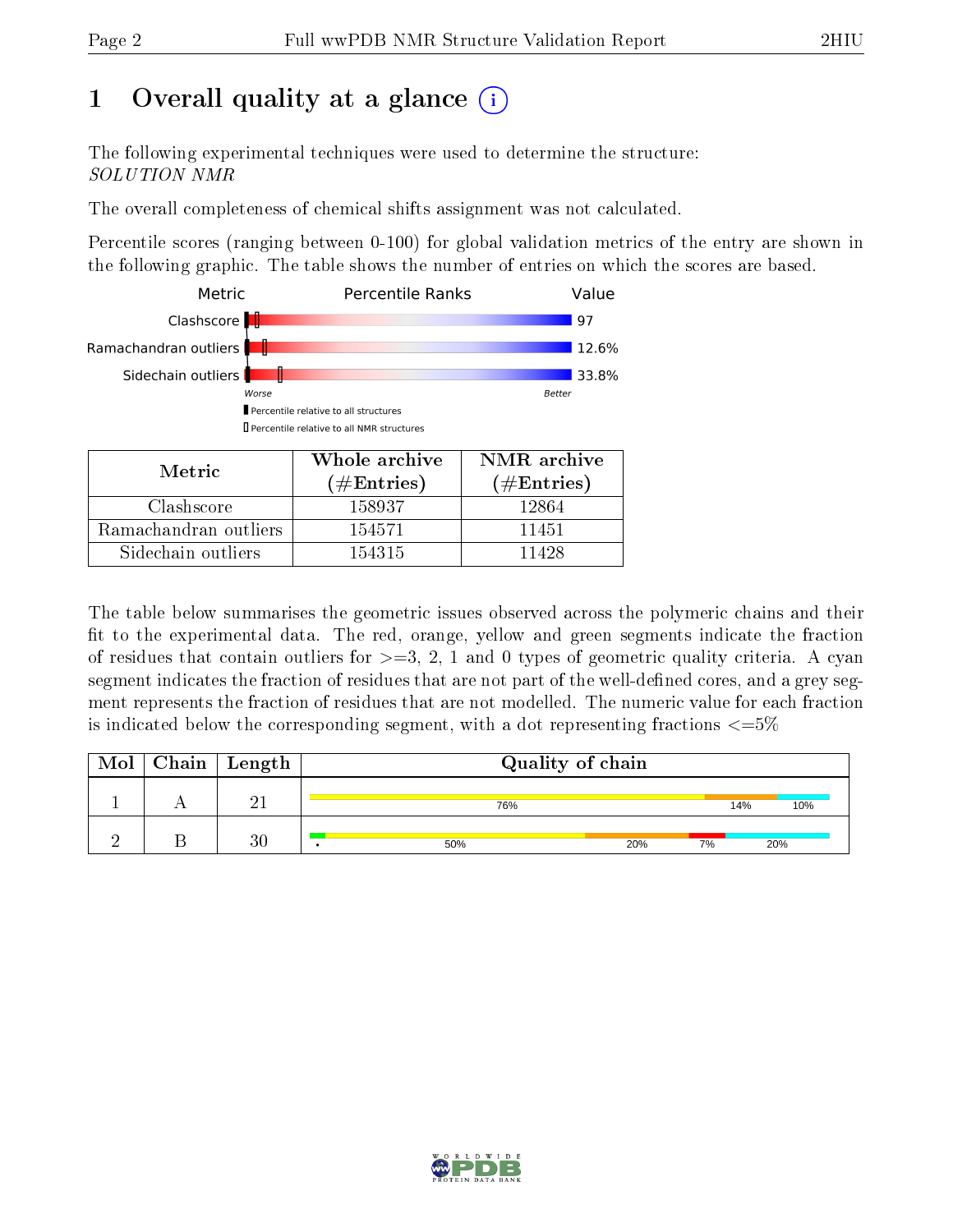### 2 Ensemble composition and analysis  $(i)$

This entry contains 10 models. Model 4 is the overall representative, medoid model (most similar to other models).

The following residues are included in the computation of the global validation metrics.

| Well-defined (core) protein residues |                                           |                                  |  |  |  |
|--------------------------------------|-------------------------------------------|----------------------------------|--|--|--|
|                                      | Well-defined core   Residue range (total) | Backbone RMSD (Å)   Medoid model |  |  |  |
|                                      | A:2-A:20, B:3-B:26 $(43)$                 | $0.28\,$                         |  |  |  |

Ill-defined regions of proteins are excluded from the global statistics.

Ligands and non-protein polymers are included in the analysis.

The models can be grouped into 2 clusters. No single-model clusters were found.

| Cluster number | Models                 |
|----------------|------------------------|
|                | 1, 3, 4, 5, 6, 7, 8, 9 |
|                |                        |

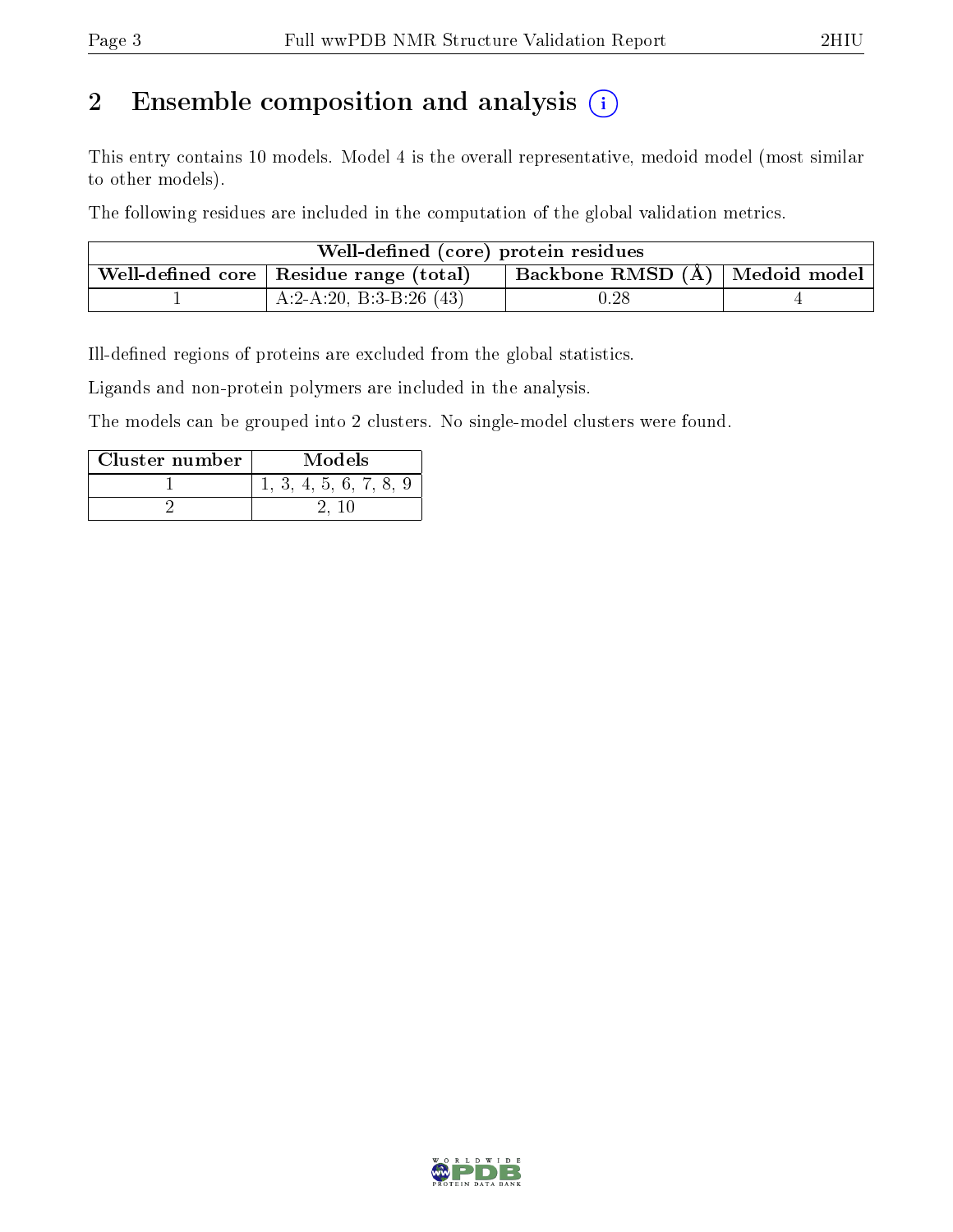### 3 Entry composition (i)

There are 2 unique types of molecules in this entry. The entry contains 786 atoms, of which 381 are hydrogens and 0 are deuteriums.

Molecule 1 is a protein called INSULIN.

|  |  | $Mol$   Chain   Residues | Atoms |           |    |  |  | ${\rm Trace}$ |  |
|--|--|--------------------------|-------|-----------|----|--|--|---------------|--|
|  |  |                          | Total |           | H. |  |  |               |  |
|  |  | 312                      | 99    | 149 25 35 |    |  |  |               |  |

Molecule 2 is a protein called INSULIN.

| Mol | Chain   Residues | Atoms  |     |     |    | Trace |  |
|-----|------------------|--------|-----|-----|----|-------|--|
|     | 211              | l'otal |     | H   |    |       |  |
|     |                  |        | 158 | 232 | 40 |       |  |

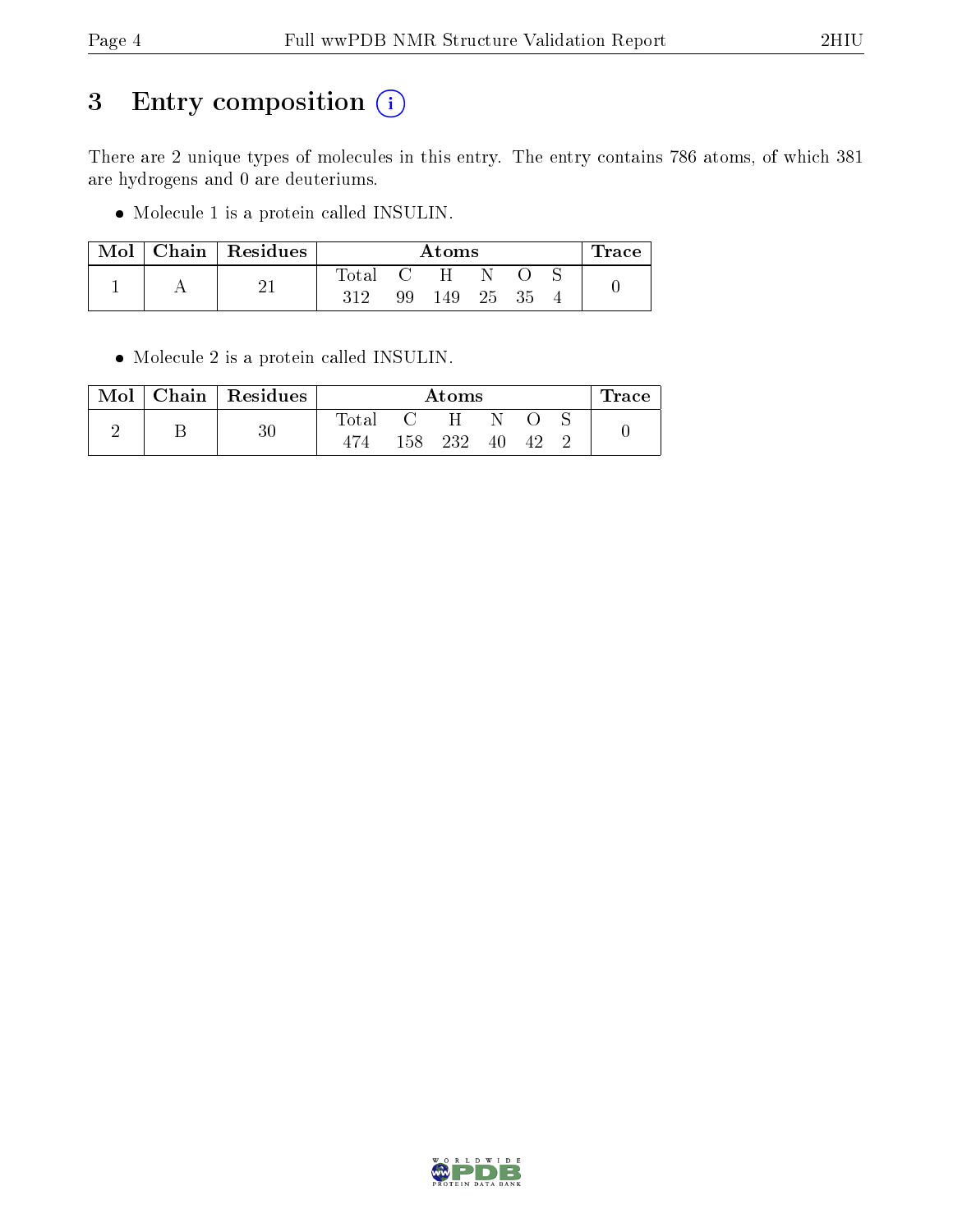## 4 Residue-property plots  $\binom{1}{1}$

#### <span id="page-4-0"></span>4.1 Average score per residue in the NMR ensemble

These plots are provided for all protein, RNA and DNA chains in the entry. The first graphic is the same as shown in the summary in section 1 of this report. The second graphic shows the sequence where residues are colour-coded according to the number of geometric quality criteria for which they contain at least one outlier: green  $= 0$ , yellow  $= 1$ , orange  $= 2$  and red  $= 3$  or more. Stretches of 2 or more consecutive residues without any outliers are shown as green connectors. Residues which are classified as ill-defined in the NMR ensemble, are shown in cyan with an underline colour-coded according to the previous scheme. Residues which were present in the experimental sample, but not modelled in the final structure are shown in grey.

Chain A: 76%  $14%$  $10%$ s <mark>n g ä ä ä ä ä ä ä ä ä ä ä ä ä ä ä ä</mark>  $\frac{1}{2}$ • Molecule 2: INSULIN Chain B:  $50%$  $20%$  $70<sub>0</sub>$  $20%$ F1V2N3Q4H5L6C7 G8 S9 H10 L11 V12 E13 A14 L15 Y16 L17 V18 C19 G20 E21 R22 G23 F24 F25 Y26 T27 P28 K29 T30

#### 4.2 Scores per residue for each member of the ensemble

Colouring as in section [4.1](#page-4-0) above.

#### 4.2.1 Score per residue for model 1



• Molecule 1: INSULIN

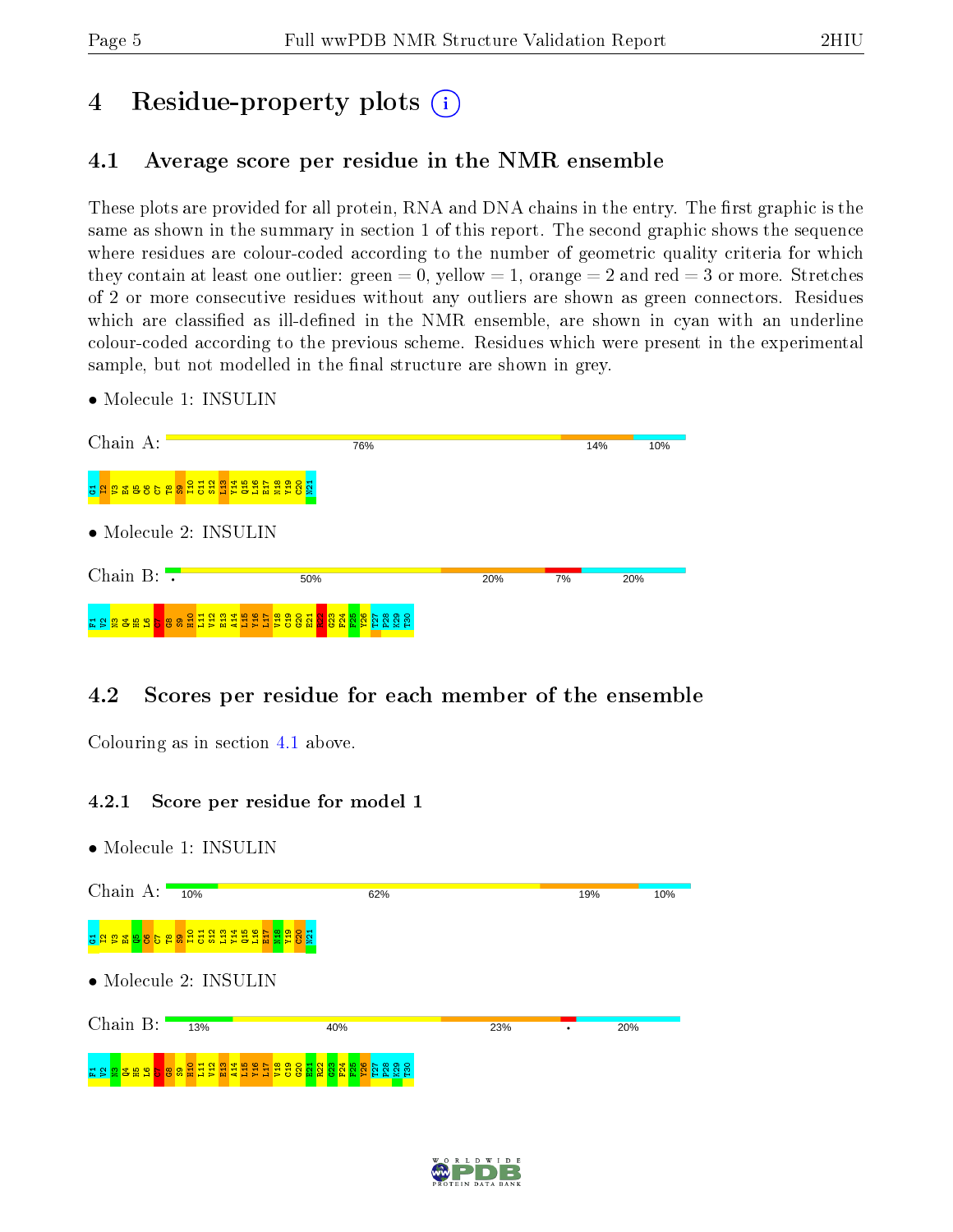#### 4.2.2 Score per residue for model 2

 $\bullet$  Molecule 1: INSULIN

| Chain A:                                          | 14% | 57%                                                                                                               |     | 19% | 10% |
|---------------------------------------------------|-----|-------------------------------------------------------------------------------------------------------------------|-----|-----|-----|
| $\frac{1}{2}$ ន្ត្រីន្ត្រីន្ត្រីន្ត្រីន្ទ្រី<br>릉 |     | - <mark>음료율율용</mark> 률                                                                                            |     |     |     |
| $\bullet$ Molecule 2: INSULIN                     |     |                                                                                                                   |     |     |     |
| Chain B:                                          | 13% | 33%                                                                                                               | 30% |     | 20% |
|                                                   |     | <b>26</b><br>ន្ត្រីខ្លួន<br><u>ដន្ត<mark>ន</mark>្នីមាន</u> ខ្ទួនន <u>្ទីដ្ឋ</u> ដូងដូងដូងដូននី <mark>ន្ទី</mark> |     |     |     |

#### 4.2.3 Score per residue for model 3

• Molecule 1: INSULIN

| Chain A:                 | 10%                                                                                                   |     | 62% |     | 14% | 5%  | 10% |
|--------------------------|-------------------------------------------------------------------------------------------------------|-----|-----|-----|-----|-----|-----|
|                          | <mark>ទ</mark> <mark>ង ន ន ទ ទ ទ ទ ទ ទ ទ</mark> <mark>ទ </mark> អ្ន អ្ន អ្ន អ្ន អ្ន អ្ន អ្ន ទ ទ ទ ទ   |     |     |     |     |     |     |
|                          | $\bullet$ Molecule 2: INSULIN                                                                         |     |     |     |     |     |     |
| Chain B: $\frac{1}{7\%}$ |                                                                                                       | 30% |     | 40% |     | 20% |     |
|                          | <u>ដ ទ <mark>ទ ទ ម ទ ទ ទ ទ ទ អ្ន អ្ន អ្ន អ្ន</mark> អ្ន អ្ន អ្ន ទ ទ ទ ទ ទ ទ ទ ទ ទ ទ ទ ទ</u> ទ ទ ទ ទ ទ |     |     |     |     |     |     |

#### 4.2.4 Score per residue for model 4 (medoid)

| Chain A: $\frac{1}{5\%}$                                                                           | 52%           | 29% |    | 5%  | 10% |
|----------------------------------------------------------------------------------------------------|---------------|-----|----|-----|-----|
| <mark>៵</mark> <mark>ងនាឌី ឌី ខ ខ ឌ <mark>ន</mark> ដូ ដូ ដូ ដូ ដូ ដូ ដូ ដូ ដូ ដូ ដូ ដូ ន</mark>    |               |     |    |     |     |
| $\bullet$ Molecule 2: INSULIN                                                                      |               |     |    |     |     |
| Chain $B: \mathbb{R}$                                                                              | 40%           | 30% | 7% | 20% |     |
| <mark>ទ</mark> <mark>ឌ ឌ ឌ ទ ទ ន ដ ដ ដ ដ ដ ដ</mark> ដ ដ ដ ដ ដ ន ទ ន ដ <mark>ន ទ ទ ន ដ</mark><br>분의 | <u>តន ន ន</u> |     |    |     |     |

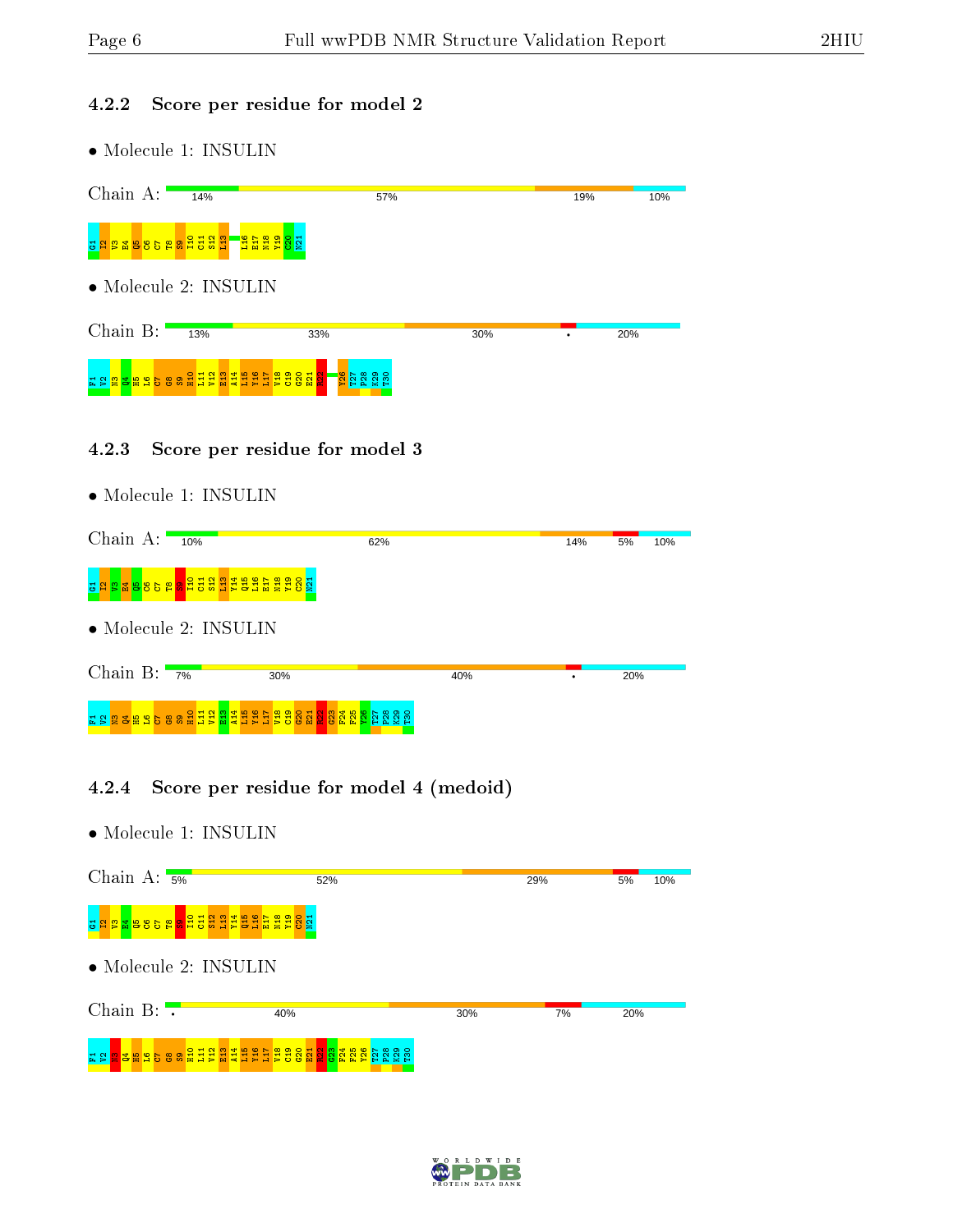#### 4.2.5 Score per residue for model 5

• Molecule 1: INSULIN

| Chain A: $\frac{1}{5\%}$                                            | 71%                                                  |     | 14% | 10% |
|---------------------------------------------------------------------|------------------------------------------------------|-----|-----|-----|
| <b>g a s s s s a a d d d d d d d d d d d d</b> a a s s s<br>릃       |                                                      |     |     |     |
| $\bullet$ Molecule 2: INSULIN                                       |                                                      |     |     |     |
| Chain $B:$<br>10%                                                   | 40%                                                  | 27% | ٠   | 20% |
| <mark>ដ្ឋិដ្ឋិដ្ឋ</mark> ិដ្ឋិដ្ឋិ<br><b>P</b><br>E 2 2 3 3 8 9 5 8 | <mark>ន្ត្</mark> រី ក្តី ក្តី ក្តី ក្តី<br>ខ្លួននួន |     |     |     |

#### 4.2.6 Score per residue for model 6

• Molecule 1: INSULIN

| Chain A: | 14%                                            | 57% |     | 19% | 10% |
|----------|------------------------------------------------|-----|-----|-----|-----|
|          | <u>ង្គួន ងូនទទួន ដូច្នូដូច្នូ ដូច្នូ ដូច្ន</u> |     |     |     |     |
|          | $\bullet$ Molecule 2: INSULIN                  |     |     |     |     |
| Chain B: | 13%                                            | 40% | 23% |     | 20% |
|          |                                                |     |     |     |     |

#### 4.2.7 Score per residue for model 7

| Chain A:                 | 10%                                                                                                                                              |     | 62% |     | 19% | 10% |
|--------------------------|--------------------------------------------------------------------------------------------------------------------------------------------------|-----|-----|-----|-----|-----|
|                          | <u>ង<mark>ងន</mark>្នន ខេនខន្ទ ខេន ដូ</u> វីដូវីដូ <mark>មី</mark> ដូដីនីដូខីខ្ល                                                                 |     |     |     |     |     |
|                          | $\bullet$ Molecule 2: INSULIN                                                                                                                    |     |     |     |     |     |
| Chain B: $\frac{1}{7\%}$ |                                                                                                                                                  | 37% |     | 30% | 7%  | 20% |
|                          | <u>ដាន់ តិ ទាំមាន <mark>ខា</mark>ទាន់ មិន និដ្ឋ អ្នក ដូច្នេះ អ្នក ដូច</u> ្ច ខ្លី មិន ប្តី <mark>អ្នក ដូច្</mark> ស្តី  នី  ប្តី  ប្តី  ប្តី  ប្ |     |     |     |     |     |

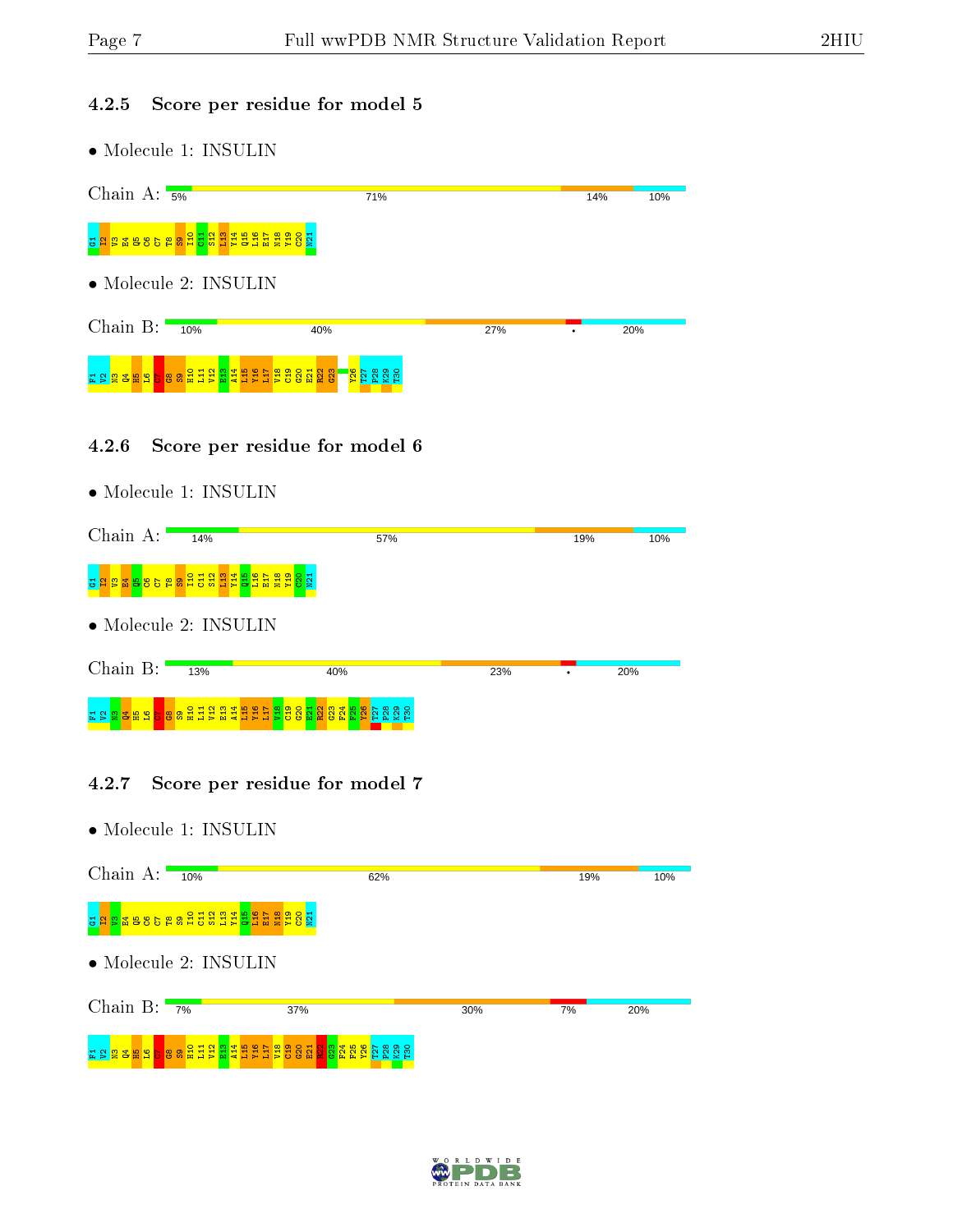#### 4.2.8 Score per residue for model 8

• Molecule 1: INSULIN

| Chain A: $\frac{1}{5\%}$                                                              | 67%               |     | 19% | 10% |
|---------------------------------------------------------------------------------------|-------------------|-----|-----|-----|
| 885888888888888<br>룜                                                                  |                   |     |     |     |
| $\bullet$ Molecule 2: INSULIN                                                         |                   |     |     |     |
| Chain $B:$<br>13%                                                                     | 37%               | 27% |     | 20% |
| <b>belang sa sa sa sa</b><br>검 운<br>단<br><mark>집</mark> 않<br>$\frac{9}{5}$<br>Ĕ<br>문의 | 888<br><u>ig.</u> |     |     |     |

#### 4.2.9 Score per residue for model 9

• Molecule 1: INSULIN

| Chain A:   | 10%                                 |     | 76% | 5%  | 10% |
|------------|-------------------------------------|-----|-----|-----|-----|
| g<br>륽     | <u>ងខេទទទួនដូមីដូដូដូមីដូនីដូនី</u> |     |     |     |     |
|            | $\bullet$ Molecule 2: INSULIN       |     |     |     |     |
| Chain $B:$ | 10%                                 | 37% | 30% | 20% |     |
|            |                                     |     |     |     |     |

#### 4.2.10 Score per residue for model 10



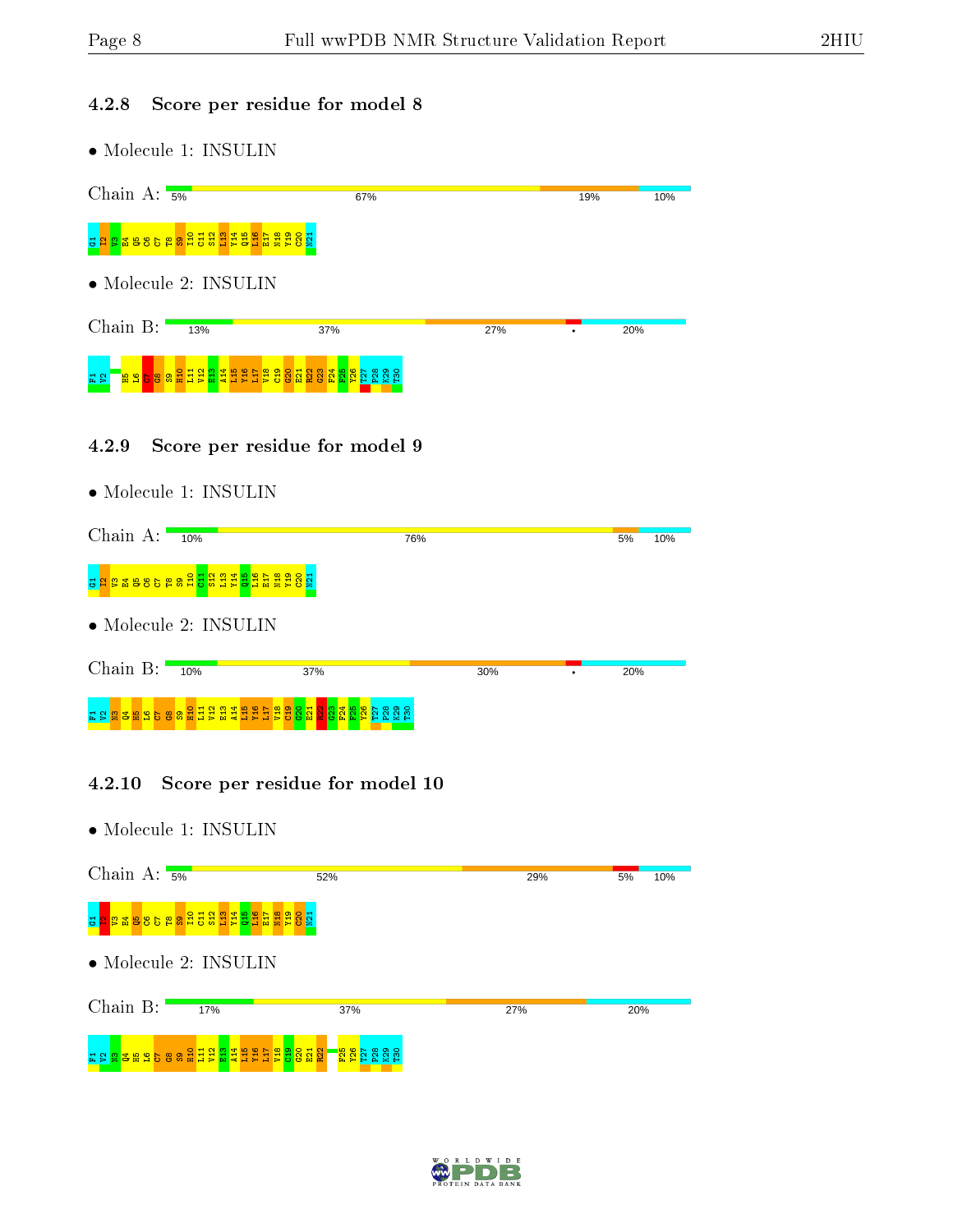### 5 Refinement protocol and experimental data overview  $\binom{1}{k}$

Of the ? calculated structures, 10 were deposited, based on the following criterion: ?.

The following table shows the software used for structure solution, optimisation and refinement.

| $\mid$ Software name $\mid$ Classification $\mid$ Version |            |  |  |
|-----------------------------------------------------------|------------|--|--|
| I X-PLOR                                                  | refinement |  |  |

No chemical shift data was provided. No validations of the models with respect to experimental NMR restraints is performed at this time.

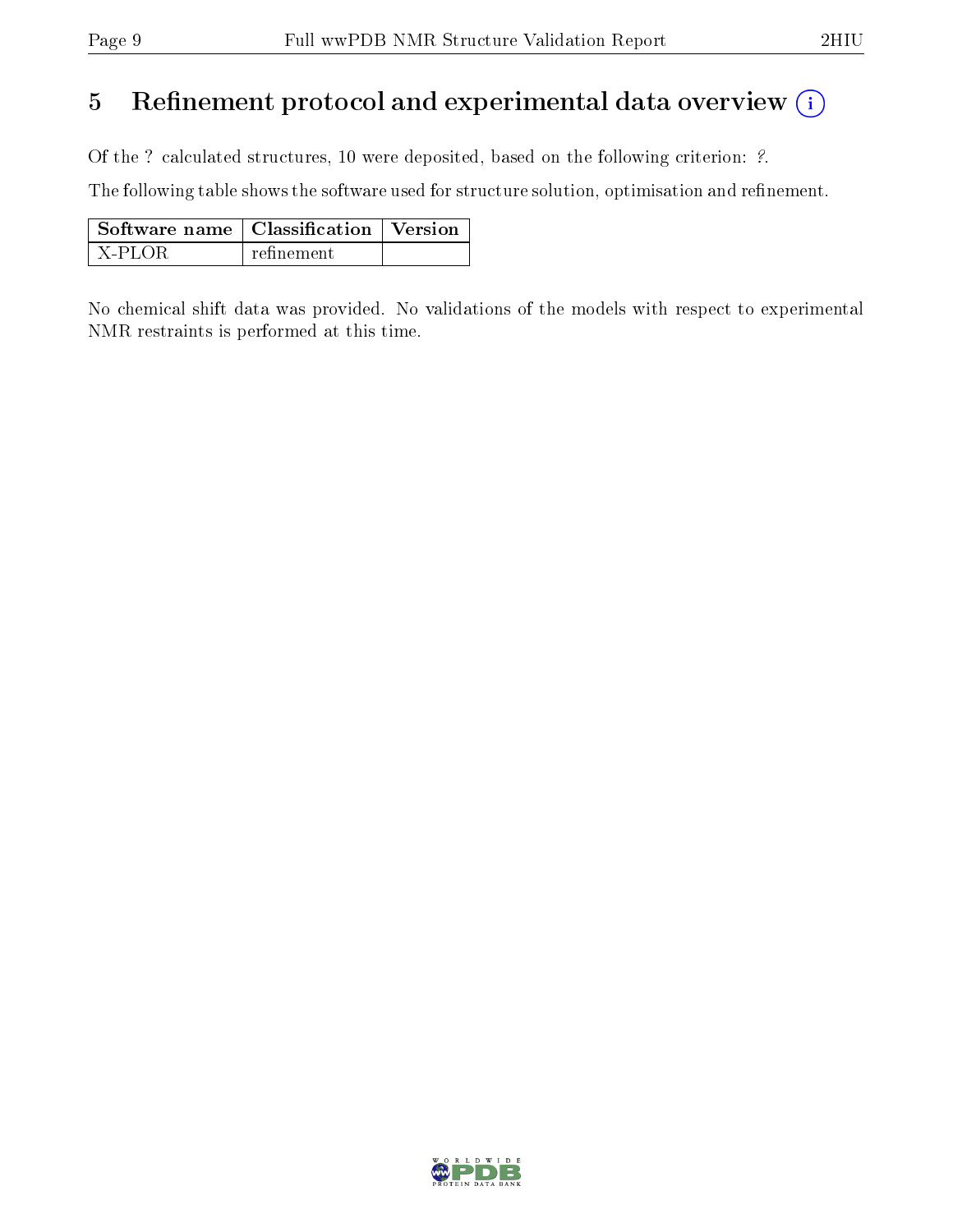## 6 Model quality  $(i)$

### 6.1 Standard geometry  $(i)$

There are no covalent bond-length or bond-angle outliers.

Chiral center outliers are detected by calculating the chiral volume of a chiral center and verifying if the center is modelled as a planar moiety or with the opposite hand. A planarity outlier is detected by checking planarity of atoms in a peptide group, atoms in a mainchain group or atoms of a sidechain that are expected to be planar.

|  | $Mol$   Chain   Chirality | $\sqrt{\frac{1}{2}}$ Planarity |
|--|---------------------------|--------------------------------|
|  | $0.0 \pm 0.0$             | $1.0 \pm 0.0$                  |
|  |                           |                                |

There are no bond-length outliers.

There are no bond-angle outliers.

There are no chirality outliers.

All unique planar outliers are listed below.

|  |  |                      | Mol   Chain   Res   Type   Group   Models (Total) |
|--|--|----------------------|---------------------------------------------------|
|  |  | 22   ARG   Sidechain |                                                   |

#### 6.2 Too-close contacts (i)

In the following table, the Non-H and H(model) columns list the number of non-hydrogen atoms and hydrogen atoms in each chain respectively. The H(added) column lists the number of hydrogen atoms added and optimized by MolProbity. The Clashes column lists the number of clashes averaged over the ensemble.

| Mol | Chain |      | Non-H $\mid$ H(model) | H(added) | <b>Clashes</b> |
|-----|-------|------|-----------------------|----------|----------------|
|     |       | 150  | 138                   | 138      | $35 + 5$       |
|     |       | 193  | 178                   | 178      | 49±5           |
|     |       | 3430 | 3160                  | 3160     | 637            |

The all-atom clashscore is defined as the number of clashes found per 1000 atoms (including hydrogen atoms). The all-atom clashscore for this structure is 97.

All unique clashes are listed below, sorted by their clash magnitude.

| Atom-1                                   | Atom-2                                                         | $\text{Classn}(\AA)$ | $\vert$ Distance( $\AA$ ) | Models |       |  |
|------------------------------------------|----------------------------------------------------------------|----------------------|---------------------------|--------|-------|--|
|                                          |                                                                |                      |                           | Worst  | Total |  |
| $1 \cdot A \cdot 2 \cdot H \to H \to 11$ | $2 \cdot B \cdot 11 \cdot I \cdot F \cdot U \cdot HD \cdot 13$ | .10                  | 1.18                      |        |       |  |

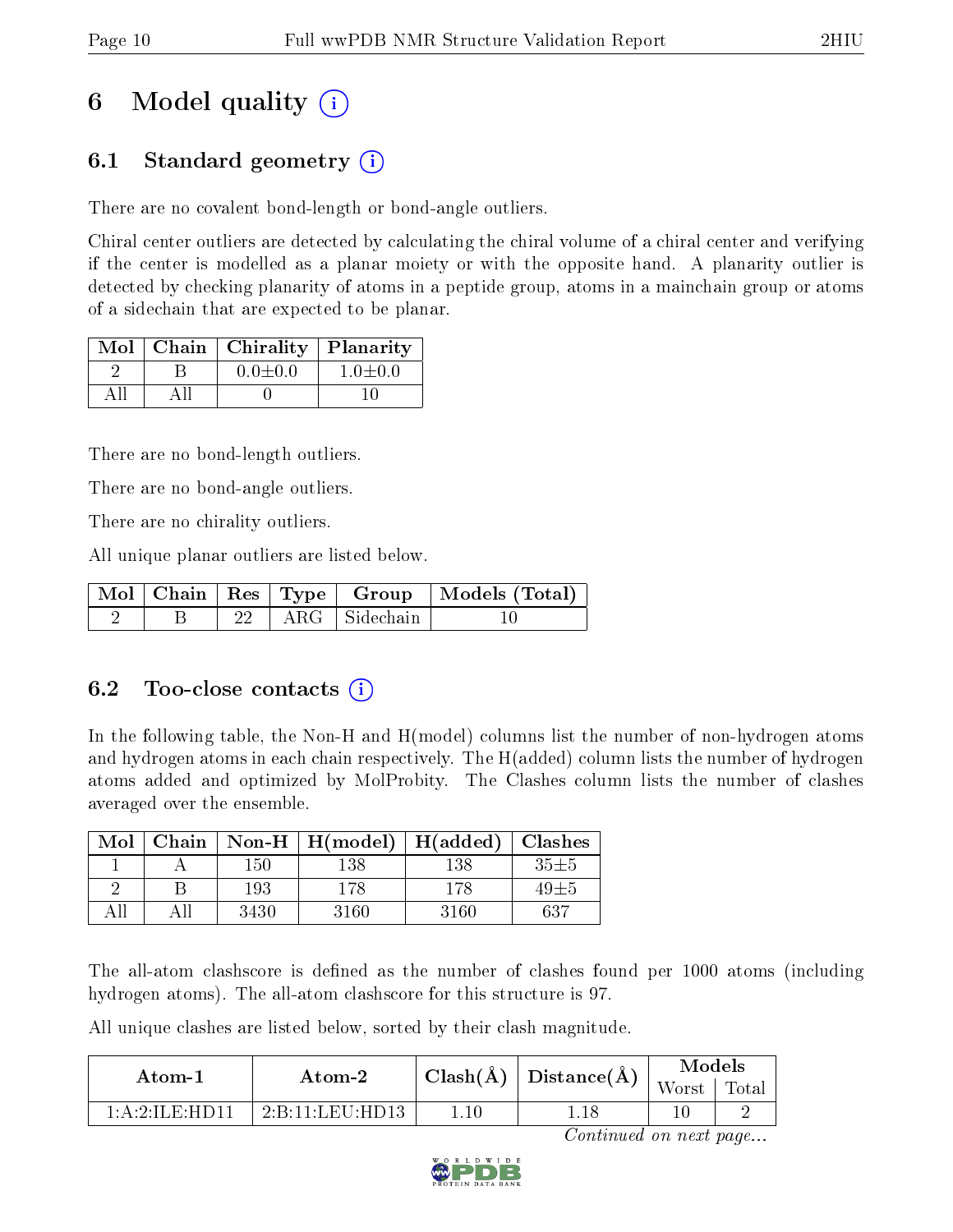| continuou pront protio de pago |                       |              |             | Models           |                 |  |
|--------------------------------|-----------------------|--------------|-------------|------------------|-----------------|--|
| Atom-1                         | Atom-2                | $Clash(\AA)$ | Distance(A) | Worst            | Total           |  |
| 2: B: 16: TYR: CE2             | 2:B:17:LEU:HD22       | 1.01         | 1.89        | 3                | 9               |  |
| 1: A: 6: CYS: SG               | 2:B:11:LEU:HD21       | 0.98         | 1.99        | $\mathbf{1}$     | 10              |  |
| 1:A:13:LEU:HD13                | 1:A:14:TYR:N          | 0.96         | 1.75        | 10               | $\mathbf{1}$    |  |
| 2:B:15:LEU:HD12                | 2:B:15:LEU:O          | 0.95         | 1.60        | $\boldsymbol{3}$ | $\overline{5}$  |  |
| 2:B:15:LEU:O                   | 2:B:15:LEU:HD12       | 0.95         | 1.61        | 8                | $\bf 5$         |  |
| 1: A: 16: LEU: HD11            | 2:B:11:EU:CD2         | 0.89         | 1.98        | $\overline{4}$   | $\overline{7}$  |  |
| 1:A:13:LEU:HD12                | 1:A:14:TYR:N          | 0.87         | 1.83        | $\overline{7}$   | $\overline{3}$  |  |
| 1:A:13:LEU:HD22                | 1: A: 13: LEU: O      | 0.87         | 1.70        | 10               | $\mathbf{1}$    |  |
| 1:A:13:LEU:HD23                | 1:A:14:TYR:N          | 0.85         | 1.86        | $\overline{4}$   | $\overline{2}$  |  |
| 1:A:2:ILE:CD1                  | 2:B:11:LEU:HD13       | 0.83         | 2.00        | 10               | $\overline{2}$  |  |
| 1: A:2: ILE: CG1               | 2:B:11:LEU:HD13       | 0.78         | 2.08        | $\overline{5}$   | $\overline{2}$  |  |
| 1:A:10:ILE:HD11                | 2:B:5:HIS:CE1         | 0.78         | 2.13        | $\sqrt{6}$       | $\overline{4}$  |  |
| 2:B:18:VAL:HG13                | 2:B:19:CYS:SG         | 0.77         | 2.19        | $\overline{3}$   | $\overline{4}$  |  |
| 1: A: 11: CYS: SG              | 2:B:6:LEU:HD12        | 0.77         | 2.20        | $\mathfrak{Z}$   | $\overline{7}$  |  |
| 1:A:16:LEU:HD21                | 2: B: 15: LEU: HB2    | 0.76         | 1.56        | $\sqrt{2}$       | $\overline{2}$  |  |
| 1:A:2:ILE:HD11                 | 2:B:11:LEU:HD22       | 0.74         | 1.59        | $\overline{6}$   | $\overline{2}$  |  |
| 1:A:16:LEU:HD23                | 2:Bi:18:VAL:HG11      | 0.74         | 1.58        | 10               | $\overline{2}$  |  |
| 1: A: 16: LEU: HD11            | 2:B:11:LEU:HD22       | 0.73         | 1.60        | $\overline{2}$   | $\overline{6}$  |  |
| 1: A:8:THR:O                   | 1: A:8:THR:HG22       | 0.72         | 1.84        | 10               | $\overline{7}$  |  |
| 1:A:2:ILE:O                    | 1:A:2:ILE:HG23        | 0.72         | 1.83        | 8                | $\mathbf{1}$    |  |
| 2:B:15:LEU:HD11                | 2:B:24:PHE:CG         | 0.72         | 2.19        | $\overline{7}$   | $\bf 5$         |  |
| 1:A:13:LEU:HD13                | 1: A:13: LEU: C       | 0.71         | 2.05        | 10               | $\overline{1}$  |  |
| 1:A:2:ILE:HDI3                 | 1: A:3: VAL: N        | 0.70         | 2.02        | 10               | $\mathbf{1}$    |  |
| 1: A:13: LEU: HD22             | 1: A: 13: LEU: C      | 0.70         | 2.06        | 10               | $\overline{1}$  |  |
| 1: A:8:THR:HG22                | 1: A:8:THR:O          | 0.69         | 1.85        | 8                | 3               |  |
| 1: A:3: VAL:HG23               | 1:A:4:GLU:HG2         | 0.68         | 1.65        | $\mathbf{1}$     | $\overline{3}$  |  |
| 1:A:2:ILE:HB                   | 1: A: 19: TYR: CZ     | 0.67         | 2.24        | $\overline{2}$   | 10              |  |
| 1: A:13: LEU: C                | 1: A:13: LEU: HD12    | 0.67         | 2.10        | $\overline{7}$   | $\mathbf{1}$    |  |
| 1: A:6: CYS:O                  | 2: B:5: HIS: CA       | 0.67         | 2.43        | 6                | 10              |  |
| 2:B:15:LEU:HD12                | 2:B:15:LEU:C          | 0.67         | 2.07        | 3                | 6               |  |
| 1: A:2: ILE: HG13              | 2:B:11:LEU:HD13       | 0.66         | 1.66        | $\overline{5}$   | $\mathbf{1}$    |  |
| 2: B:6: LEU:O                  | 2:B:7:CYS:C           | 0.66         | 2.34        | $\overline{4}$   | 10              |  |
| 1:A:2:ILE:HD13                 | 1:A:2:ILE:C           | 0.66         | 2.09        | 10               | $\overline{2}$  |  |
| 1:A:13:LEU:HD23                | $1: A:14:TYR \cdot H$ | 0.64         | 1.53        | 5                | $\overline{2}$  |  |
| 1:A:13:LEU:HD23                | 2: B: 18: VAL: CG2    | 0.64         | 2.22        | 10               | $\mathbf{1}$    |  |
| 2:B:15:LEU:C                   | 2:B:15:LEU:HD12       | 0.64         | 2.11        | $\overline{2}$   | 3               |  |
| 1:A:10:IE:HG23                 | 2:B:4:GLN:N           | 0.63         | 2.08        | 10               | $6\phantom{.}6$ |  |
| 2: B:6: LEU:O                  | 2:B:11:LEU:N          | 0.63         | 2.32        | 3                | 10              |  |
| 1:A:10:ILE:CD1                 | 2:B:5:HIS:CE1         | 0.63         | 2.81        | $6\phantom{.}6$  | $\overline{4}$  |  |
| 1:A:2:ILE:HG12                 | 2:B:11:LEU:HD13       | 0.63         | 1.68        | $\overline{4}$   | 3               |  |
| 1: A:6: CYS:O                  | 2: B:6: LEU: N        | 0.63         | 2.32        | 4                | 8               |  |

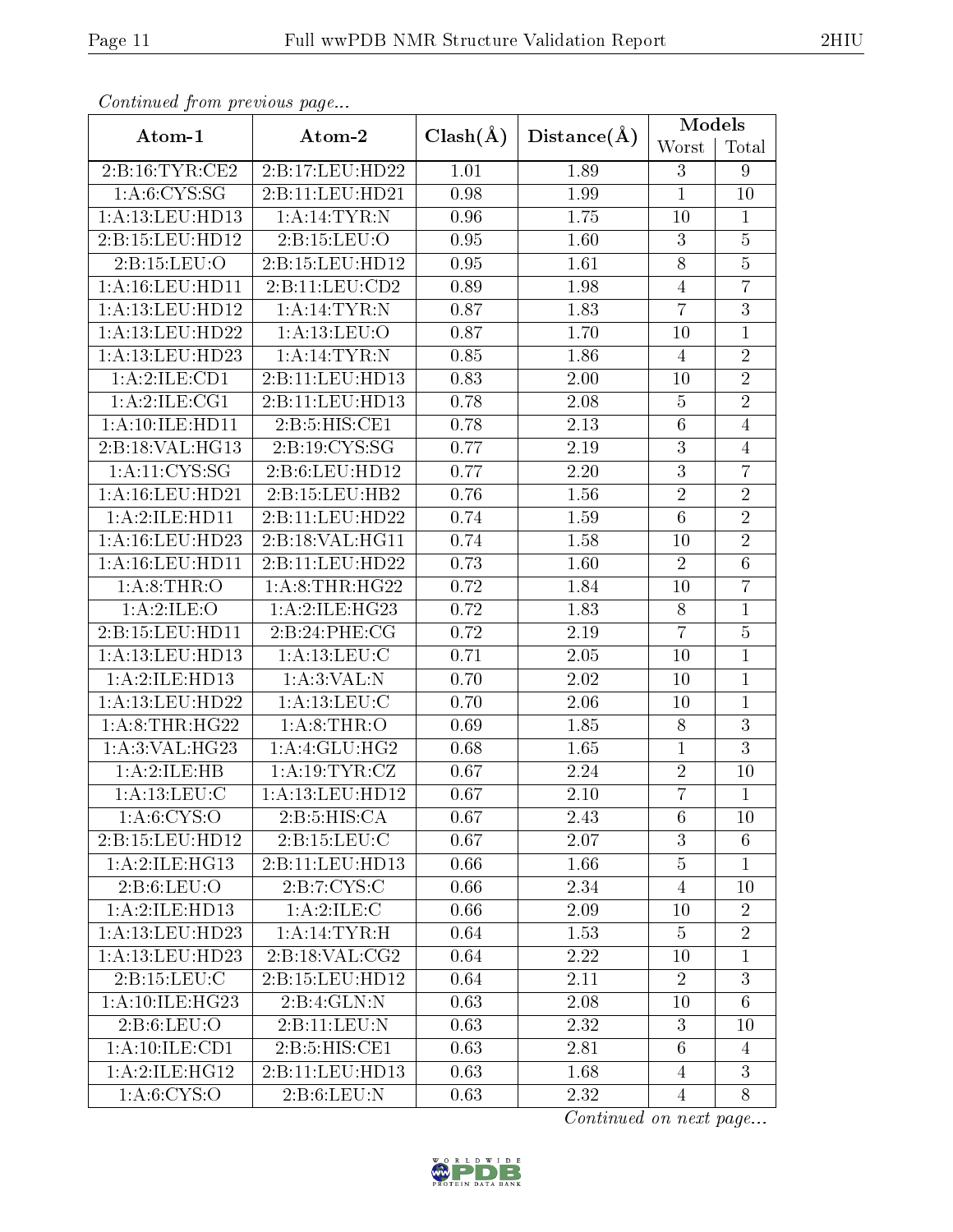| received the first corporation for the property of the corporation of the corporation of the corporation of the |                     |              |             | Models          |                 |  |
|-----------------------------------------------------------------------------------------------------------------|---------------------|--------------|-------------|-----------------|-----------------|--|
| Atom-1                                                                                                          | Atom-2              | $Clash(\AA)$ | Distance(A) | Worst           | Total           |  |
| 1:A:2:ILE:HD11                                                                                                  | 2:B:11:LEV:CD1      | 0.62         | 2.10        | 10              | $\mathbf{1}$    |  |
| 1: A:10: ILE:N                                                                                                  | 1: A: 10: ILE: HD12 | 0.62         | 2.10        | $\mathbf{1}$    | $\mathbf{1}$    |  |
| 2: B:26: TYR:O                                                                                                  | 2:B:26:TYR:CG       | 0.61         | 2.53        | $\mathbf{1}$    | $\overline{4}$  |  |
| 1:A:13:LEU:HD12                                                                                                 | 1: A:14:TYR:H       | 0.61         | 1.53        | $\mathfrak{Z}$  | $\overline{2}$  |  |
| 2:B:15:LEU:HD21                                                                                                 | 2: B:24:PHE:CD1     | 0.61         | 2.30        | $\sqrt{6}$      | $\overline{4}$  |  |
| 1: A:6:CYS:O                                                                                                    | 2:B:5:HIS:HB3       | 0.61         | 1.96        | $\mathbf{1}$    | 10              |  |
| 2:B:16:TYR:CE2                                                                                                  | 2:B:17:LEU:CD2      | 0.60         | 2.82        | 8               | 3               |  |
| 1: A:6: CYS:O                                                                                                   | 2:B:5:HIS:HA        | 0.60         | 1.96        | $\mathbf{1}$    | 10              |  |
| 2:B:15:LEU:CD2                                                                                                  | 2:B:26:TYR:CB       | 0.60         | 2.80        | 10              | $\mathbf{1}$    |  |
| 1:A:13:LEU:HD23                                                                                                 | 2:B:18:VAL:HG22     | 0.60         | 1.72        | 10              | $\mathbf{1}$    |  |
| 2:B:15:LEU:HD11                                                                                                 | 2:B:24:PHE:CD2      | 0.59         | 2.32        | $6\phantom{.}6$ | $6\phantom{.}6$ |  |
| 1:A:2:ILE:HD12                                                                                                  | 2:B:26:TYR:CD1      | 0.59         | 2.32        | 10              | $\overline{2}$  |  |
| 1: A:8:THR:CG2                                                                                                  | 1: A:8:THR:O        | 0.59         | 2.51        | $\mathbf{1}$    | $\overline{5}$  |  |
| 1: A.9: SER:OG                                                                                                  | 1:A:10:ILE:N        | 0.59         | 2.35        | $\mathbf{1}$    | 8               |  |
| 1:A:2:ILE:O                                                                                                     | 2:B:11:LEU:HD11     | 0.59         | 1.97        | $\mathbf{1}$    | $\overline{2}$  |  |
| 1: A:8:THR:O                                                                                                    | 1: A:8:THR:CG2      | 0.59         | 2.50        | $\overline{3}$  | $\overline{5}$  |  |
| 2:B:15:LEU:HD21                                                                                                 | 2:B:26:TYR:CB       | 0.59         | 2.28        | 10              | $\mathbf{1}$    |  |
| 2:B:15:LEU:HD11                                                                                                 | 2:B:24:PHE:CB       | 0.58         | 2.27        | $\overline{7}$  | $\overline{2}$  |  |
| 1:A:13:LEU:HD13                                                                                                 | 1:A:13:LEU:H        | 0.58         | 1.58        | 8               | $\mathbf{1}$    |  |
| 1:A:7:CYS:HB2                                                                                                   | 2:B:7:CYS:HA        | 0.58         | 1.73        | $\overline{4}$  | 10              |  |
| 2: B:26: TYR:O                                                                                                  | 2:B:26:TYR:CD2      | 0.57         | 2.56        | 10              | $\mathbf{1}$    |  |
| 1: A: 13: LEU: CD2                                                                                              | 1: A:14:TYR:N       | 0.57         | 2.67        | 8               | 3               |  |
| 2:B:6:LEU:HD22                                                                                                  | 2:B:14:ALA:HB2      | 0.57         | 1.76        | 9               | $6\phantom{.}6$ |  |
| 1: A:8:THR:O                                                                                                    | 1: A:9: SER:CB      | 0.56         | 2.53        | 3               | 8               |  |
| 1:A:16:LEU:HD21                                                                                                 | 2:B:15:LEU:CB       | 0.56         | 2.29        | $\sqrt{2}$      | $\mathbf{1}$    |  |
| 1:A:10:ILE:HD12                                                                                                 | 2:B:4:GLN:HA        | 0.56         | 1.77        | 6               | $\overline{2}$  |  |
| 2:B:15:LEU:HD21                                                                                                 | 2:B:26:TYR:HB3      | 0.56         | 1.78        | 10              | $\mathbf{1}$    |  |
| 2:BT:CYS:O                                                                                                      | 2:B:9:SER:N         | 0.56         | 2.39        | 9               | 10              |  |
| 2:B:18:VAL:CG1                                                                                                  | 2: B: 19: CYS: SG   | 0.56         | 2.94        | 9               | 4               |  |
| 1: A:5: GLN: CG                                                                                                 | 1: A:6: CYS:N       | 0.55         | 2.69        | 10              | $\overline{2}$  |  |
| 1: A:3: VAL:HG23                                                                                                | 1: A: 4: GLU: CG    | 0.55         | 2.31        | $\mathbf{1}$    | 1               |  |
| 2: B: 16: TYR: CZ                                                                                               | 2:B:17:LEU:HD22     | 0.55         | 2.36        | 8               | $\overline{2}$  |  |
| 1:A:2:ILE:O                                                                                                     | 2:B:11:LEU:CD1      | 0.55         | 2.55        | $\overline{2}$  | $\overline{3}$  |  |
| 1:A:18:ASN:C                                                                                                    | 1: A:19:TYR:CD2     | 0.55         | 2.80        | $\overline{7}$  | $\mathbf{1}$    |  |
| 1:A:13:LEU:HD22                                                                                                 | 1:A:13:LEU:N        | $0.55\,$     | 2.16        | 8               | $\mathbf{1}$    |  |
| 2:B:15:LEU:HD12                                                                                                 | 2:B:19:CYS:SG       | 0.54         | 2.42        | $\overline{7}$  | $\mathbf{1}$    |  |
| 1:A:13:LEU:HD12                                                                                                 | 2:B:18:VAL:HG23     | 0.54         | 1.77        | $\overline{2}$  | $\mathbf{1}$    |  |
| 2:B:16:TYR:CD1                                                                                                  | 2: B: 16: TYR: C    | 0.54         | 2.81        | 10              | 3               |  |
| 2: B:16: TYR: C                                                                                                 | 2: B: 16: TYR: CD1  | 0.54         | 2.80        | 8               | $\overline{2}$  |  |
| 2:B:15:LEU:CD1                                                                                                  | 2:B:19:CYS:SG       | 0.54         | 2.96        | $\overline{7}$  | $\mathbf{1}$    |  |
| 1:A:2:ILE:O                                                                                                     | 1: A:2: ILE: CD1    | 0.53         | 2.55        | 8               | $\mathbf{1}$    |  |

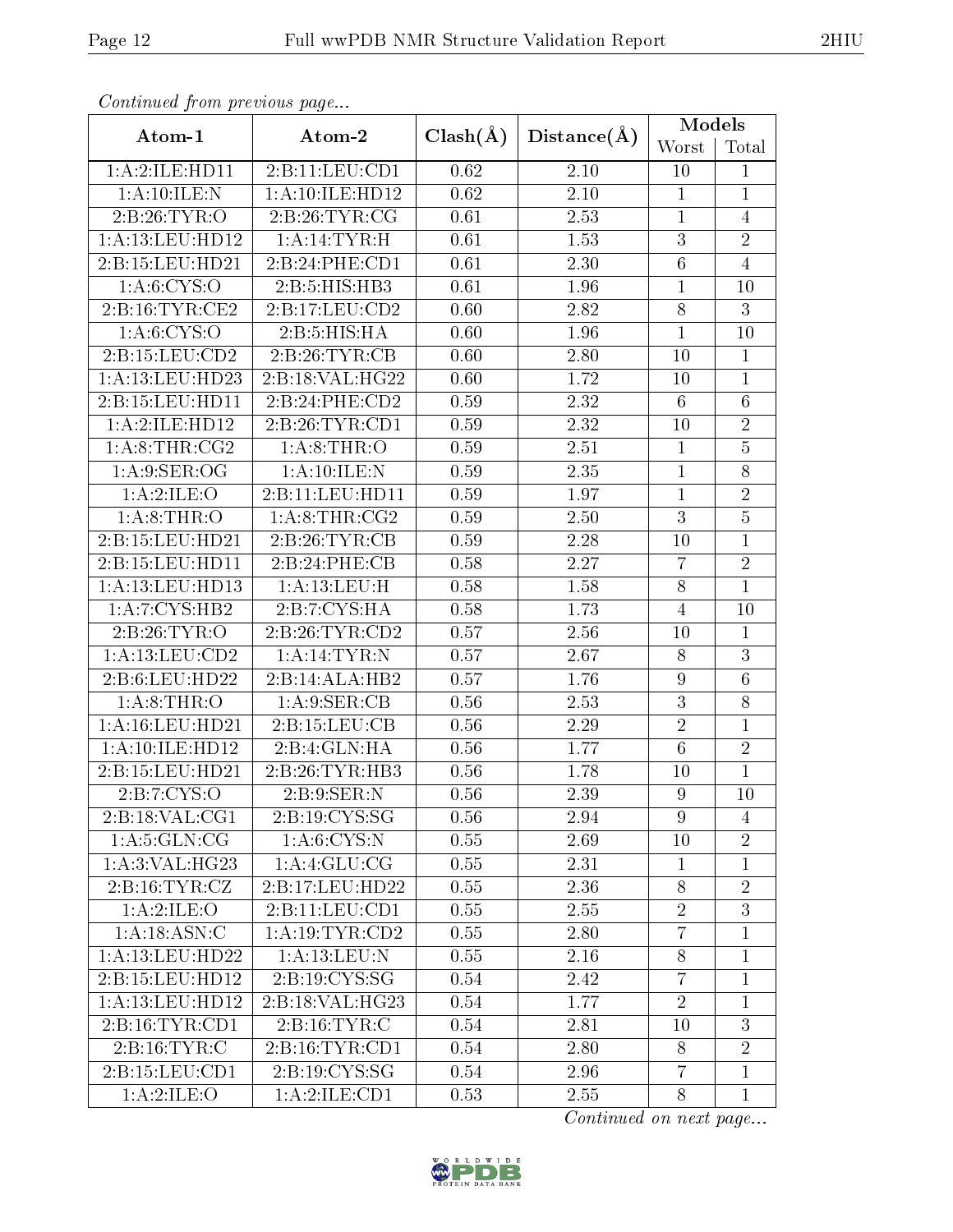| Continued from previous page |                    |              |                   | Models           |                |
|------------------------------|--------------------|--------------|-------------------|------------------|----------------|
| Atom-1                       | Atom-2             | $Clash(\AA)$ | Distance(A)       | Worst            | Total          |
| 2:B:11:LEU:O                 | 2:B:15:LEU:HB3     | 0.53         | 2.04              | 4                | 9              |
| 1: A:10: ILE: CG2            | 2:B:3:ASN:O        | 0.53         | 2.56              | 9                | $\overline{2}$ |
| 1: A:19: TYR:O               | 2:B:24:PHE:CB      | 0.53         | 2.57              | $\overline{7}$   | $\overline{4}$ |
| 1: A:6:CYS:O                 | 1: A:9: SER:O      | 0.53         | 2.27              | $\mathbf{1}$     | $\overline{2}$ |
| 1:A:13:LEU:HD22              | 1: A:14:TYR:N      | 0.53         | 2.18              | $8\,$            | $\mathbf{1}$   |
| 1:A:2:ILE:HD11               | 1: A:5: GLN: HG2   | 0.53         | 1.80              | $\sqrt{2}$       | $\mathbf{1}$   |
| 1:A:16:LEU:CD1               | 2:B:11:LEU:CD2     | 0.53         | 2.87              | $\overline{2}$   | $\overline{1}$ |
| 2: B: 19: CYS:O              | 2:B:21:GLU:N       | 0.53         | 2.42              | $\overline{7}$   | $\overline{2}$ |
| 2:B:20:GLY:O                 | 2:B:21:GLU:CB      | 0.53         | 2.57              | $\overline{3}$   | $\overline{2}$ |
| 1: A:6:CYS:O                 | 2:B:5:HIS:CB       | 0.52         | 2.57              | $\boldsymbol{9}$ | 10             |
| 1:A:2:ILE:HDI3               | 2:B:11:LEU:HD13    | 0.52         | 1.81              | $\overline{7}$   | $\mathbf{1}$   |
| 1:A:10:ILE:HG23              | 2:B:4:GLN:CA       | 0.52         | 2.35              | $\overline{4}$   | 3              |
| 2:B:16:TYR:CZ                | 2:B:17:LEU:HG      | 0.52         | 2.40              | 10               | $\overline{1}$ |
| 1: A:6: CYS:CB               | 2: B:6: LEU: HB2   | 0.51         | 2.34              | 3                | 10             |
| 2:B:20:GLY:O                 | 2:B:22:ARG:N       | 0.51         | 2.43              | $\overline{7}$   | $\overline{4}$ |
| 1: A:2: ILE: HG23            | 2:B:26:TYR:CE2     | 0.51         | 2.40              | $\overline{7}$   | $\mathbf{1}$   |
| 1: A: 16: LEU: HD11          | 2:B:11:LEU:HD21    | 0.51         | 1.79              | $\overline{4}$   | $\sqrt{2}$     |
| 2: B: 16: TYR: HE2           | 2:B:17:LEU:HD22    | 0.51         | $\overline{1.61}$ | $\overline{7}$   | $\overline{2}$ |
| 1:A:10:ILE:HG23              | 2:B:3:ASN:O        | 0.51         | 2.05              | 9                | $\mathbf{1}$   |
| 1: A: 11: CYS: SG            | 1: A: 16: LEU: CD2 | 0.51         | 2.99              | $\overline{7}$   | $\mathbf{1}$   |
| 2: B:6: LEU: CA              | 2:B:10:HIS:HB3     | 0.51         | 2.36              | $8\,$            | $\overline{3}$ |
| 2:B:15:LEU:HA                | 2:B:18:VAL:HG12    | 0.51         | 1.82              | $\mathbf{1}$     | $\overline{4}$ |
| 1:A:13:LEU:CD1               | 1: A:14:TYR:N      | 0.51         | 2.72              | $\mathbf{3}$     | $\overline{2}$ |
| 2:B:20:GLY:O                 | 2:B:23:GLY:N       | 0.51         | 2.39              | $\sqrt{6}$       | $\mathbf{1}$   |
| 1: A: 16: LEU: HD23          | 2:B:15:LEU:HA      | 0.51         | 1.83              | $6\phantom{.}6$  | 3              |
| 2: B: 7: CYS: O              | 2:B:10:HIS:N       | 0.50         | 2.40              | $\overline{2}$   | $\overline{9}$ |
| 2:B:6:LEU:HD22               | 2:B:14:ALA:CB      | 0.50         | 2.37              | $\overline{4}$   | $\overline{2}$ |
| 2: B:6: LEU: HA              | 2:B:10:HIS:HB3     | 0.50         | 1.83              | $\overline{6}$   | 10             |
| 2:B:7:CYS:O                  | 2: B: 8: GLY: C    | 0.50         | 2.48              | 10               | 10             |
| 2:B:11:LEU:O                 | 2:B:15:LEU:N       | 0.50         | 2.38              | 4                | 6              |
| 2:B:15:LEU:HD23              | 2:B:26:TYR:CD2     | 0.50         | 2.42              | $\overline{2}$   | $\overline{2}$ |
| 2:B:12:VAL:HG23              | 2:B:26:TYR:CE2     | 0.50         | 2.42              | 10               | $\overline{2}$ |
| 1: A: 19: TYR: O             | 1: A:20: CYS:O     | 0.49         | 2.30              | $\mathbf{1}$     | $\overline{2}$ |
| 2: B: 15: LEU: C             | 2:B:15:LEU:CD1     | 0.49         | 2.80              | 3                | $\overline{2}$ |
| 1: A:2: ILE: HG12            | 1: A:2: ILE: O     | 0.49         | 2.08              | $\overline{3}$   | $\mathbf{1}$   |
| 2:B:10:HIS:O                 | 2:B:13:GLU:HG3     | 0.49         | 2.08              | $\overline{2}$   | 3              |
| 1:A:13:LEU:CD1               | 1: A: 13: LEU: C   | 0.49         | 2.80              | $\overline{7}$   | $\overline{2}$ |
| 1:A:18:ASN:C                 | 1: A:19:TYR:CG     | 0.49         | 2.87              | $\overline{7}$   | $\mathbf{1}$   |
| 1:A:2:ILE:HB                 | 1: A: 19: TYR: CE1 | 0.48         | 2.43              | 8                | $\mathbf{1}$   |
| 1: A:9: SER:O                | 2: B:5: HIS: ND1   | 0.48         | 2.46              | $\mathbf{1}$     | $\mathbf{1}$   |
| 1:A:2:ILE:HD12               | 2:B:26:TYR:CE1     | 0.48         | 2.43              | 10               | $\mathbf{1}$   |

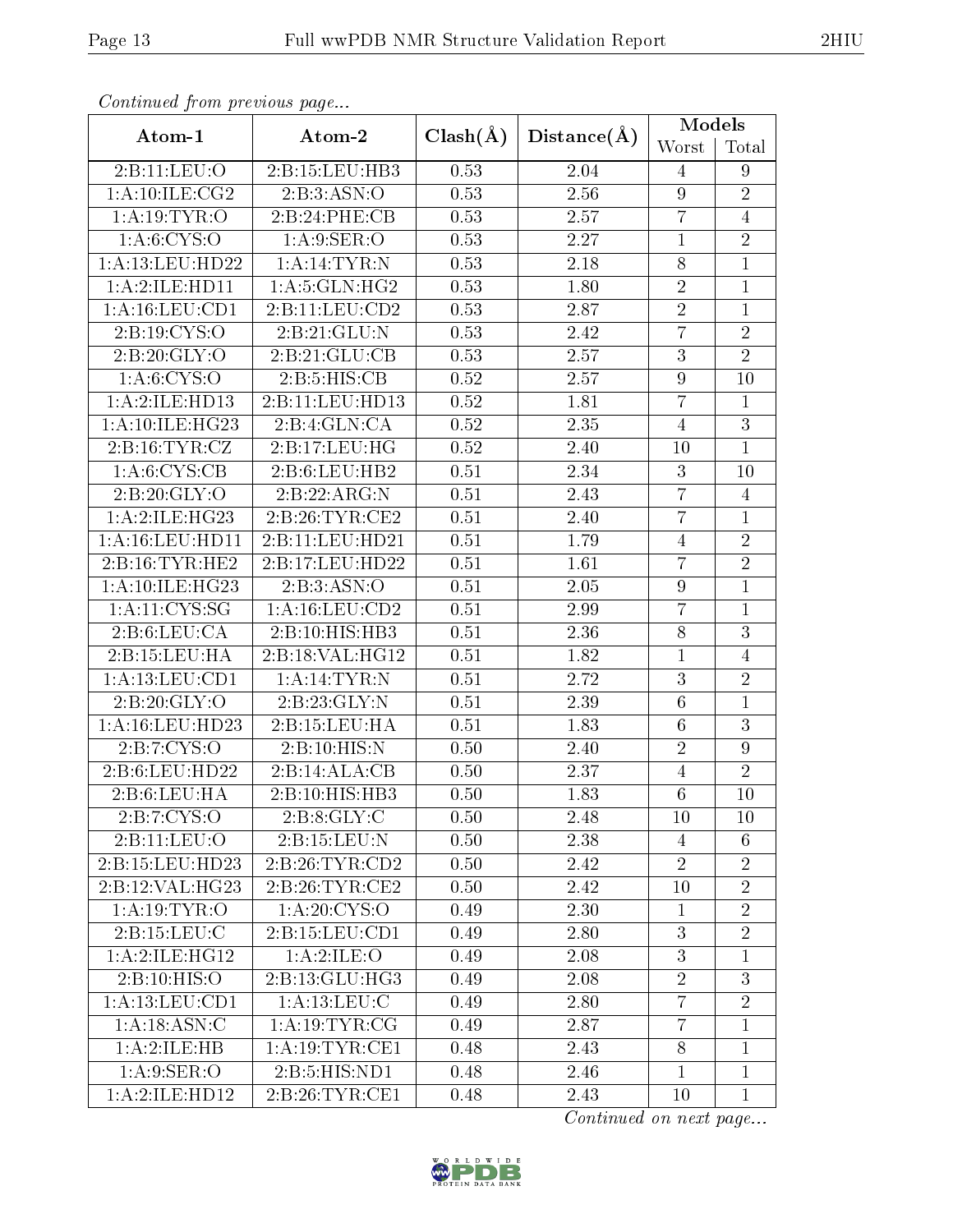| onderda ou j'e ne procédé de payo |                     |              |             | Models          |                 |
|-----------------------------------|---------------------|--------------|-------------|-----------------|-----------------|
| Atom-1                            | Atom-2              | $Clash(\AA)$ | Distance(A) | Worst           | Total           |
| 1:A:18:ASN:OD1                    | 1:A:18:ASN:N        | 0.48         | 2.46        | 10              | $\mathbf{1}$    |
| 1: A:13:LEU:C                     | 1: A:13: LEU: HD23  | 0.48         | 2.29        | $\overline{2}$  | $\mathbf{1}$    |
| 1: A:8:THR:O                      | 1: A:9: SER: HB2    | 0.48         | 2.08        | $\mathbf{1}$    | $6\phantom{.}6$ |
| 1:A:2:ILE:O                       | 1:A:2:ILE:CG2       | 0.48         | 2.55        | $8\,$           | $\mathbf{1}$    |
| 1: A:2: ILE: HG13                 | 1:A:16:LEU:CD1      | 0.48         | 2.38        | 3               | $\mathbf{1}$    |
| 2: B:6: LEU:O                     | 2: B: 7: CYS: O     | 0.48         | 2.32        | 10              | 10              |
| 2:B:5:HIS:N                       | 2:B:5:HIS:CD2       | 0.47         | 2.82        | $\overline{5}$  | $\overline{2}$  |
| 2: B:21: GLU:O                    | 2:B:22:ARG:HB2      | 0.47         | 2.09        | $9\phantom{.0}$ | $\overline{2}$  |
| 1:A:2:ILE:HDI3                    | 1: A:2: ILE: O      | 0.47         | 2.09        | $\overline{7}$  | $\overline{1}$  |
| 2:B:24:PHE:C                      | 2:B:24:PHE:CD1      | 0.47         | 2.88        | $\mathbf{1}$    | $\mathbf{1}$    |
| 2:Bi:5:HIS:CD2                    | 2:B:5:HIS:N         | 0.47         | 2.83        | $\overline{4}$  | $\overline{3}$  |
| 1:A:2:ILE:HG12                    | $1:$ A:16:LEU:HD12  | 0.47         | 1.86        | $\sqrt{2}$      | $\mathbf{1}$    |
| 2:B:22:ARG:O                      | 2:B:23:GLY:O        | 0.47         | 2.32        | $8\,$           | $\mathfrak{Z}$  |
| 1:A:16:LEU:HD23                   | 2:B:14:ALA:O        | 0.47         | 2.09        | $\bf 5$         | $\mathbf{1}$    |
| 2:B:12:VAL:O                      | 2: B: 16: TYR: HB3  | 0.47         | 2.09        | $6\phantom{.}6$ | $\overline{9}$  |
| 1: A:5: GLN: CG                   | 1: A: 11: CYS: HB3  | 0.47         | 2.39        | $\overline{2}$  | $\overline{1}$  |
| 1: A:13: LEU: N                   | 1: A:13: LEU: HD12  | 0.47         | 2.24        | $6\phantom{.}6$ | $\mathbf{1}$    |
| 2:B:16:TYR:CG                     | 2:B:17:LEU:N        | 0.47         | 2.81        | 10              | $\overline{7}$  |
| 1:A:2:ILE:CD1                     | 1: A:5: GLN:OE1     | 0.47         | 2.62        | $\overline{2}$  | $\mathbf{1}$    |
| 2:B:25:PHE:CG                     | 2:B:25:PHE:O        | 0.47         | 2.67        | 10              | $\overline{2}$  |
| 1:A:2:ILE:HG13                    | 1:A:2:ILE:O         | 0.47         | 2.10        | $\sqrt{2}$      | $\overline{1}$  |
| 1:A:2:ILE:HG13                    | 1: A: 16: LEU: HD12 | 0.47         | 1.87        | 3               | $\mathbf{1}$    |
| 1:A:2:ILE:CD1                     | 1:A:2:ILE:C         | 0.47         | 2.78        | 10              | $\mathbf{1}$    |
| 1: A:13: LEU:O                    | 1:A:17:GLU:HG3      | 0.47         | 2.09        | $\overline{4}$  | $\overline{3}$  |
| 2:B:25:PHE:CD1                    | 2:B:25:PHE:O        | 0.46         | 2.68        | 10              | $\mathbf{1}$    |
| 1:A:2:ILE:HB                      | 1:A:19:TYR:CE2      | 0.46         | 2.46        | 9               | $\overline{4}$  |
| 1: A:19: TYR:O                    | 2:B:24:PHE:HB2      | 0.46         | 2.10        | $\mathbf{1}$    | 3               |
| 1:A:10:ILE:HG21                   | 2:B:3:ASN:O         | 0.46         | 2.10        | $\overline{2}$  | $\mathbf{1}$    |
| 1: A:20: CYS:O                    | 2: B: 23: GLY:O     | 0.46         | 2.33        | 3               | 1               |
| 2:B:6:LEU:HA                      | 2:B:10:HIS:CB       | 0.46         | 2.40        | $6\phantom{.}6$ | 3               |
| 1: A: 11: CYS: SG                 | 2: B:6: LEU: CD1    | 0.46         | 3.01        | 3               | $\mathbf{1}$    |
| 1:A:2:ILE:HD11                    | 1: A:5: GLN: OE1    | 0.46         | 2.10        | $\overline{2}$  | $\mathbf{1}$    |
| 2:B:5:HIS:H                       | 2:B:5:HIS:CD2       | 0.46         | 2.29        | $\overline{2}$  | $\overline{3}$  |
| 2:B:19:CYS:O                      | 2: B:20: GLY:O      | 0.46         | 2.33        | 8               | $\overline{2}$  |
| 1:A:2:ILE:O                       | 2:B:11:LEU:HD13     | 0.46         | 2.11        | $8\,$           | $\mathbf{1}$    |
| 1:A:17:GLU:OE1                    | 1:A:17:GLU:O        | 0.46         | 2.34        | 3               | 1               |
| 2: B:6: LEU:O                     | 2:B:11:LEU:HG       | 0.46         | 2.10        | $\mathfrak{Z}$  | 8               |
| 1: A: 13: LEU: HD22               | 1: A:14:TYR:H       | 0.46         | 1.71        | 8               | $\mathbf{1}$    |
| 1:A:13:LEU:HD13                   | 1:A:14:TYR:CA       | 0.46         | 2.39        | 10              | $\mathbf{1}$    |
| 2:B:18:VAL:O                      | 2:B:19:CYS:SG       | 0.46         | 2.74        | 4               | $\overline{2}$  |
| 2:B:16:TYR:CE2                    | 2:B:17:LEU:HG       | 0.46         | 2.44        | 10              | $\mathbf{1}$    |

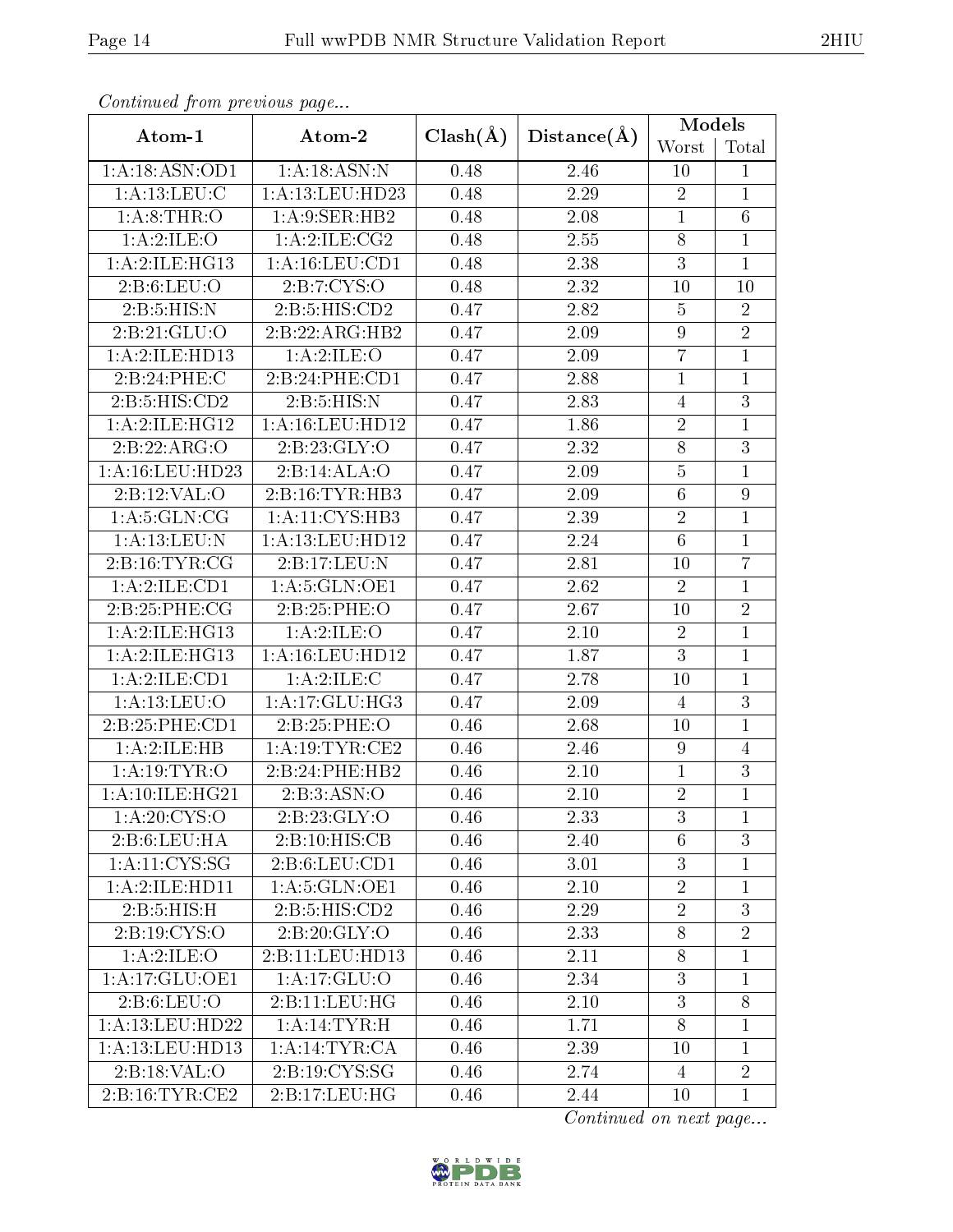| Continuu from providuo pugo |                                       |      |       |                  | Models         |  |
|-----------------------------|---------------------------------------|------|-------|------------------|----------------|--|
| Atom-1                      | $Clash(\AA)$<br>Distance(A)<br>Atom-2 |      | Worst | Total            |                |  |
| 1:A:2:ILE:HD12              | 2:B:26:TYR:CG                         | 0.46 | 2.46  | 9                | $\mathbf{1}$   |  |
| 1:A:2:ILE:HG13              | 2:B:11:LEV:CD1                        | 0.45 | 2.40  | $5\,$            | $\mathbf{1}$   |  |
| 1:A:17:GLU:OE2              | 1: A:20:CYS:SG                        | 0.45 | 2.74  | $\overline{5}$   | $\mathbf{1}$   |  |
| 2:B:15:LEU:O                | 2:B:19:CYS:SG                         | 0.45 | 2.75  | $\boldsymbol{9}$ | $\overline{2}$ |  |
| 1: A:13: LEU:O              | 1:A:17:GLU:N                          | 0.45 | 2.50  | $\overline{4}$   | $\mathbf{1}$   |  |
| 2:B:15:LEU:HG               | 2:B:24:PHE:CE2                        | 0.45 | 2.47  | $\boldsymbol{9}$ | $\mathbf{1}$   |  |
| 1:A:12:SER:OG               | 1:A:15:GLN:OE1                        | 0.45 | 2.35  | $\overline{4}$   | $\mathbf{1}$   |  |
| 1:A:4:GLU:O                 | 1:A:4:GLU:HG3                         | 0.45 | 2.12  | 8                | $\sqrt{3}$     |  |
| 2:B:14:ALA:O                | 2:B:18:VAL:HB                         | 0.44 | 2.12  | 10               | $\overline{7}$ |  |
| 1:A:3:VAL:HG22              | 2:B:26:TYR:HE1                        | 0.44 | 1.71  | 4                | $\mathbf{1}$   |  |
| 2:B:8:GLY:HA2               | 2:B:26:TYR:OH                         | 0.44 | 2.12  | 8                | $\overline{2}$ |  |
| 2: B: 15: LEU: CD2          | 2:B:26:TYR:HB2                        | 0.44 | 2.42  | 10               | $\mathbf{1}$   |  |
| 2: B:6: LEU: C              | 2:B:10:HIS:HB2                        | 0.44 | 2.32  | $8\,$            | 8              |  |
| 1:A:2:ILE:HG12              | 2:B:11:LEU:CD1                        | 0.44 | 2.41  | $\,6\,$          | $\mathbf{1}$   |  |
| 1:A:16:LEU:CD1              | 2:B:11:LEU:HD22                       | 0.44 | 2.42  | $\overline{5}$   | $\overline{2}$ |  |
| 2:B:11:LEU:O                | 2:B:12:VAL:CC                         | 0.44 | 2.55  | $\boldsymbol{9}$ | $\overline{4}$ |  |
| 2:B:20:GLY:O                | 2: B:21: GLU: C                       | 0.44 | 2.55  | $\overline{7}$   | $\overline{4}$ |  |
| 2:B:26:TYR:C                | 2:B:26:TYR:CD1                        | 0.44 | 2.88  | $\overline{2}$   | $\overline{2}$ |  |
| 1: A:6: CYS:O               | 2:B:5:HIS:C                           | 0.44 | 2.56  | $\overline{4}$   | $\overline{3}$ |  |
| 1: A:19:TYR:O               | 2:B:24:PHE:CA                         | 0.44 | 2.66  | $\overline{7}$   | $\overline{2}$ |  |
| 1: A:6: CYS:HB3             | 2: B:6: LEU: HB2                      | 0.44 | 1.90  | $\overline{4}$   | $\overline{4}$ |  |
| 1:A:11:CYS:SG               | 1:A:16:LEU:HD23                       | 0.44 | 2.53  | $\overline{7}$   | $\mathbf{1}$   |  |
| 1: A: 16: LEU: HD23         | 2:B:18:VAL:CG1                        | 0.43 | 2.39  | 10               | $\mathbf{1}$   |  |
| 1:A:16:LEU:CD2              | 2:B:15:LEU:HA                         | 0.43 | 2.43  | $\overline{2}$   | $\overline{1}$ |  |
| 2:B:20:GLY:O                | 2:B:21:GLU:HB3                        | 0.43 | 2.12  | $\overline{5}$   | $\overline{1}$ |  |
| 1:A:14:TYR:HA               | 1: A:17: GLU:HG3                      | 0.43 | 1.89  | $\overline{4}$   | $\mathbf{1}$   |  |
| 1:A:7:CYS:CB                | 2:B:7:CYS:HA                          | 0.43 | 2.43  | 3                | $\overline{2}$ |  |
| 1: A:19:TYR:O               | 2:B:24:PHE:HA                         | 0.43 | 2.13  | $\overline{3}$   | $\overline{2}$ |  |
| 1: A:13: LEU: CD2           | 1: A:13: LEU: C                       | 0.43 | 2.87  | 8                | $\mathbf{1}$   |  |
| 1: A: 16: LEU: CD2          | 2:B:18:VAL:HG11                       | 0.43 | 2.40  | 10               | $\mathbf{1}$   |  |
| 1: A:14:TYR:O               | 1:A:17:GLU:CB                         | 0.42 | 2.68  | $\overline{5}$   | $\mathbf{1}$   |  |
| $1:A:17:GLU$ : HA           | 1: A:20: CYS:SG                       | 0.42 | 2.54  | $\mathbf{1}$     | $\overline{2}$ |  |
| 2:B:5:HIS:CD2               | 2: B:5: HIS:H                         | 0.42 | 2.31  | $\overline{4}$   | $\overline{2}$ |  |
| 2:B:11:LEU:O                | 2:B:14:ALA:N                          | 0.42 | 2.52  | $\overline{5}$   | $\overline{2}$ |  |
| 1:A:2:ILE:C                 | 1:A:2:ILE:HD13                        | 0.42 | 2.34  | $\boldsymbol{9}$ | $\mathbf{1}$   |  |
| 2: B: 16: TYR: O            | 2:B:20:GLY:N                          | 0.42 | 2.52  | $\mathbf{1}$     | $\mathbf{1}$   |  |
| 1:A:18:ASN:O                | 1: A:19:TYR:CG                        | 0.42 | 2.73  | $\overline{7}$   | $\mathbf{1}$   |  |
| 1:A:14:TYR:O                | 1:A:17:GLU:HB2                        | 0.42 | 2.15  | $\mathbf{1}$     | $\overline{2}$ |  |
| 1: A: 10: ILE:N             | 1: A:10: ILE: CD1                     | 0.42 | 2.79  | $\mathbf{1}$     | $\mathbf{1}$   |  |
| 1: A:4: GLU:O               | 1: A:8:THR:HB                         | 0.42 | 2.14  | 3                | $\overline{2}$ |  |
| 1:A:2:ILE:HG22              | 2:B:26:TYR:CD1                        | 0.42 | 2.49  | 8                | $\mathbf{1}$   |  |

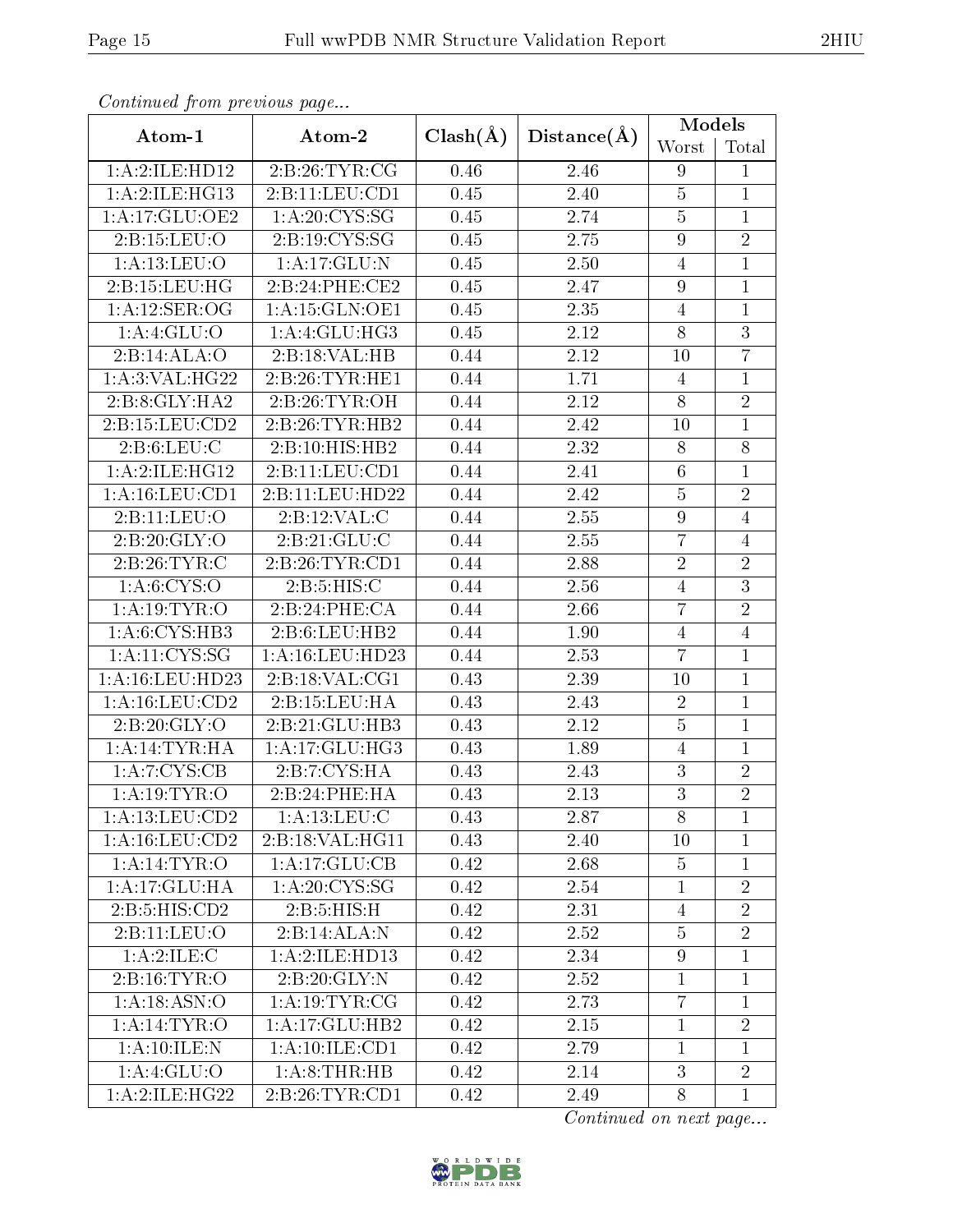| Atom-1               | Atom-2              | $Clash(\AA)$ | Distance(A) | Models         |                |
|----------------------|---------------------|--------------|-------------|----------------|----------------|
|                      |                     |              |             | Worst          | Total          |
| 1:A:14:TYR:HA        | 1: A:17: GLU:HB2    | 0.42         | 1.90        | $\overline{7}$ | $\overline{2}$ |
| 1:A:2:ILE:CD1        | 2:B:26:TYR:CE1      | 0.42         | 3.03        | 10             | $\overline{1}$ |
| 2:B:10:HIS:O         | 2:B:14:ALA:N        | 0.42         | 2.52        | 4              | $\overline{1}$ |
| 1: A:6: CYS:HB3      | 2:B:6:LEU:HDI2      | 0.42         | 1.91        | 3              | $\overline{1}$ |
| 1:A:11:CYS:SG        | 1: A: 16: LEU: HD13 | 0.41         | 2.55        | $\overline{1}$ | $\overline{2}$ |
| 1:A:2:ILE:CG1        | 1:A:16:LEU:CD1      | 0.41         | 2.99        | $\overline{3}$ | $\overline{1}$ |
| 1: A:3: VAL:HG22     | 2: B:26: TYR:CE1    | 0.41         | 2.50        | $\overline{5}$ | $\overline{1}$ |
| 2:B:16:TYR:O         | 2:B:20:GLY:CA       | 0.41         | 2.69        | 10             | $\overline{1}$ |
| 2:B:3:ASN:O          | 2:B:3:ASN:CG        | 0.41         | 2.59        | 3              | $\overline{1}$ |
| 2: B:6: LEU: CB      | 2:B:11:LEU:HG       | 0.41         | 2.45        | $\overline{7}$ | $\overline{1}$ |
| 1: A:6: CYS:CB       | 2: B:6: LEU:H       | 0.41         | 2.29        | $\overline{9}$ | $\overline{1}$ |
| 1:A:2:ILE:CG1        | 1: A: 16: LEU: HD11 | 0.41         | 2.45        | 3              | $\overline{1}$ |
| 2:B:16:TYR:O         | 2:B:20:GLY:HA3      | 0.41         | 2.15        | 10             | $\overline{1}$ |
| 1: A: 6: CYS: SG     | 2:B:6:LEU:HDI2      | 0.41         | 2.56        | 3              | $\overline{1}$ |
| 1:A:18:ASN:O         | 1:A:19:TYR:CD1      | 0.41         | 2.74        | 10             | 1              |
| $1: A: 16:$ LEU:HD21 | 2:B:15:LEU:CA       | 0.40         | 2.46        | $\overline{2}$ | $\overline{1}$ |
| 2:B:12:VAL:HG23      | 2:B:26:TYR:OH       | 0.40         | 2.15        | 6              | $\overline{1}$ |
| 2: B:20: GLY: C      | 2:B:22:ARG:N        | 0.40         | 2.73        | 10             | $\overline{1}$ |
| 2:B:22:ARG:O         | 2:B:23:GLY:C        | 0.40         | 2.60        | 3              | $\overline{1}$ |
| 2:B:6:LEU:HB2        | 2:B:11:LEU:HG       | 0.40         | 1.93        | $\overline{7}$ | $\overline{1}$ |
| 2:B:20:GLY:O         | 2:B:21:GLU:HB2      | 0.40         | 2.15        | 8              | $\mathbf{1}$   |
| 2:B:15:LEU:CD1       | 2:B:15:LEU:C        | 0.40         | 2.82        | $\overline{7}$ | $\overline{1}$ |
| 1: A: 5: GLN: O      | 1:A:9:SER:HB3       | 0.40         | 2.17        | 7              | $\mathbf{1}$   |

#### 6.3 Torsion angles  $(i)$

#### 6.3.1 Protein backbone  $(i)$

In the following table, the Percentiles column shows the percent Ramachandran outliers of the chain as a percentile score with respect to all PDB entries followed by that with respect to all NMR entries. The Analysed column shows the number of residues for which the backbone conformation was analysed and the total number of residues.

| Mol | Chain | Analysed        | Favoured                                 | <b>Allowed</b>                                  | Outliers   | Percentiles             |
|-----|-------|-----------------|------------------------------------------|-------------------------------------------------|------------|-------------------------|
|     |       | $19/21(90\%)$   | $14\pm1(75\pm6\%)$                       | $3\pm1$ (14 $\pm4\%$ )   $2\pm1$ (11 $\pm5\%$ ) |            | $\boxed{1}$ $\boxed{8}$ |
|     |       | $24/30(80\%)$   | 16±1 (67±5%)   5±1 (20±6%)   3±1 (14±5%) |                                                 |            | $1$   5                 |
| All | Аll   | $430/510(84\%)$ | $302(70\%)$                              | 74 (17%)                                        | $54(13\%)$ | $1 \mid 6 \mid$         |

All 11 unique Ramachandran outliers are listed below. They are sorted by the frequency of occurrence in the ensemble.

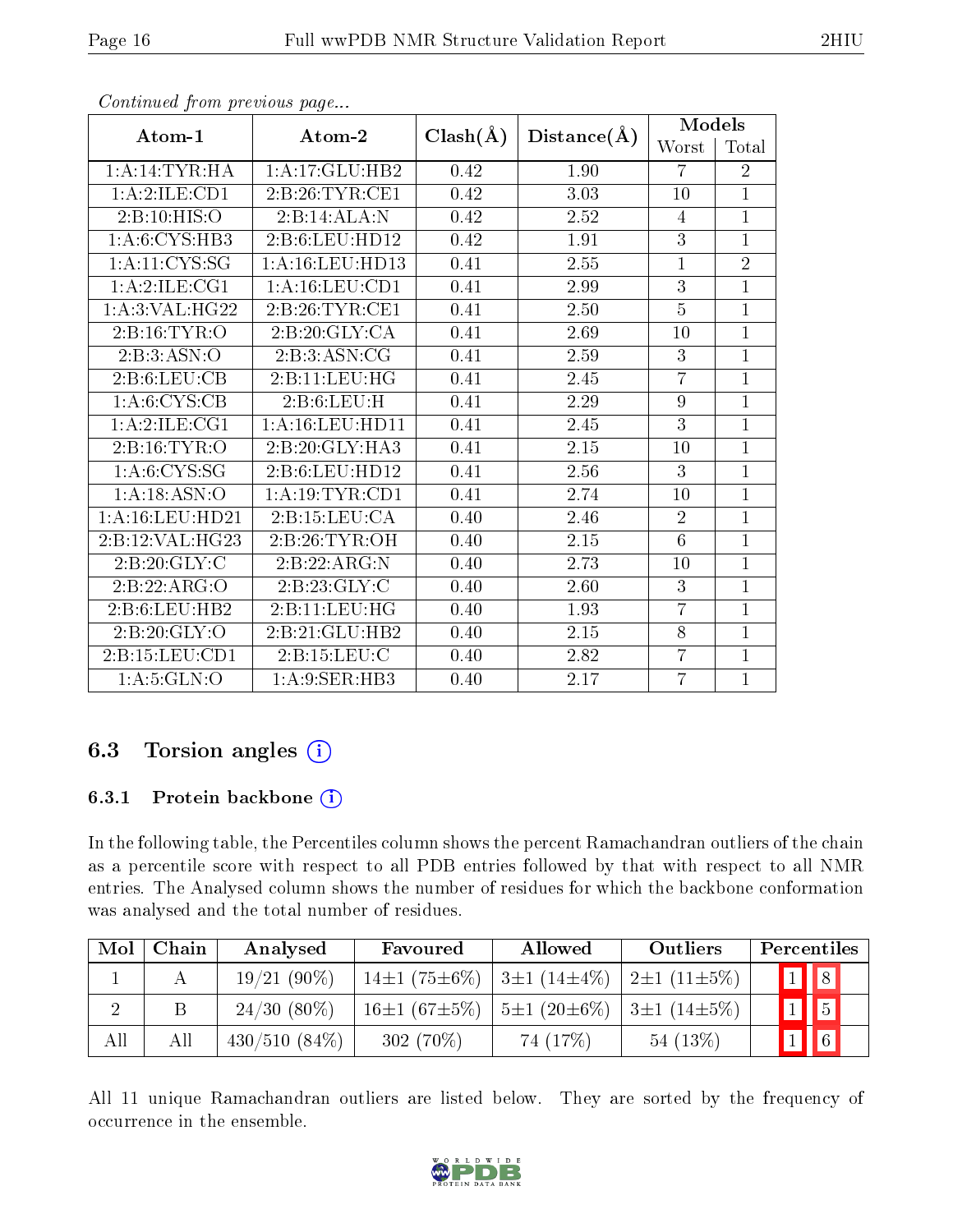| Mol            | Chain | Res | <b>Type</b> | Models (Total) |
|----------------|-------|-----|-------------|----------------|
| $\overline{2}$ | В     |     | <b>CYS</b>  | 10             |
| $\overline{2}$ | В     | 8   | <b>GLY</b>  | 10             |
| 1              | А     | 9   | SER         | 8              |
| 1              | А     | 18  | <b>ASN</b>  | 7              |
| $\overline{2}$ | R     | 3   | <b>ASN</b>  | 4              |
| 1              | А     | 2   | ILE         | 3              |
| 1              | А     | 20  | <b>CYS</b>  | 3              |
| $\overline{2}$ | В     | 20  | $\rm GLY$   | 3              |
| $\overline{2}$ | В     | 23  | <b>GLY</b>  | 3              |
| $\overline{2}$ | В     | 22  | $\rm{ARG}$  | $\overline{2}$ |
| $\overline{2}$ |       | 21  | GL          |                |

#### 6.3.2 Protein sidechains (i)

In the following table, the Percentiles column shows the percent sidechain outliers of the chain as a percentile score with respect to all PDB entries followed by that with respect to all NMR entries. The Analysed column shows the number of residues for which the sidechain conformation was analysed and the total number of residues.

| Mol | Chain | Analysed       | Rotameric                | Outliers          | Percentiles                |
|-----|-------|----------------|--------------------------|-------------------|----------------------------|
|     |       | 19/20(95%)     | 14 $\pm$ 1 (72 $\pm$ 6%) | $5\pm1(28\pm6\%)$ | $\Omega$<br>19             |
|     | B     | $20/26$ (77\%) | $12\pm2(61\pm8\%)$       | $8\pm2(39\pm8\%)$ | $\boxed{6}$<br>$\boxed{0}$ |
| All | Аll   | 390/460(85%)   | $258(66\%)$              | $132(34\%)$       |                            |

All 27 unique residues with a non-rotameric sidechain are listed below. They are sorted by the frequency of occurrence in the ensemble.

| Mol            | Chain | Res            | Type       | Models (Total) |
|----------------|-------|----------------|------------|----------------|
| $\overline{2}$ | В     | 15             | LEU        | 10             |
| $\mathbf{1}$   | А     | 12             | <b>SER</b> | 10             |
| $\overline{2}$ | В     | 16             | <b>TYR</b> | 10             |
| $\overline{2}$ | В     | 17             | LEU        | 10             |
| $\mathbf{1}$   | А     | $\overline{2}$ | ILE        | 7              |
| $\mathbf{1}$   | А     | 13             | LEU        | 7              |
| 1              | А     | 5              | <b>GLN</b> | 6              |
| $\overline{2}$ | Β     | 9              | <b>SER</b> | 6              |
| $\overline{2}$ | В     | 10             | HIS        | 6              |
| $\overline{2}$ | В     | 7              | <b>CYS</b> | $\overline{5}$ |
| $\overline{2}$ | В     | 19             | <b>CYS</b> | $\overline{5}$ |
| $\overline{2}$ | В     | 13             | GLU        | $\overline{5}$ |
| 1              | А     | 17             | GLU        | $\overline{5}$ |
| $\overline{2}$ | В     | 22             | $\rm{ARG}$ | $\overline{5}$ |

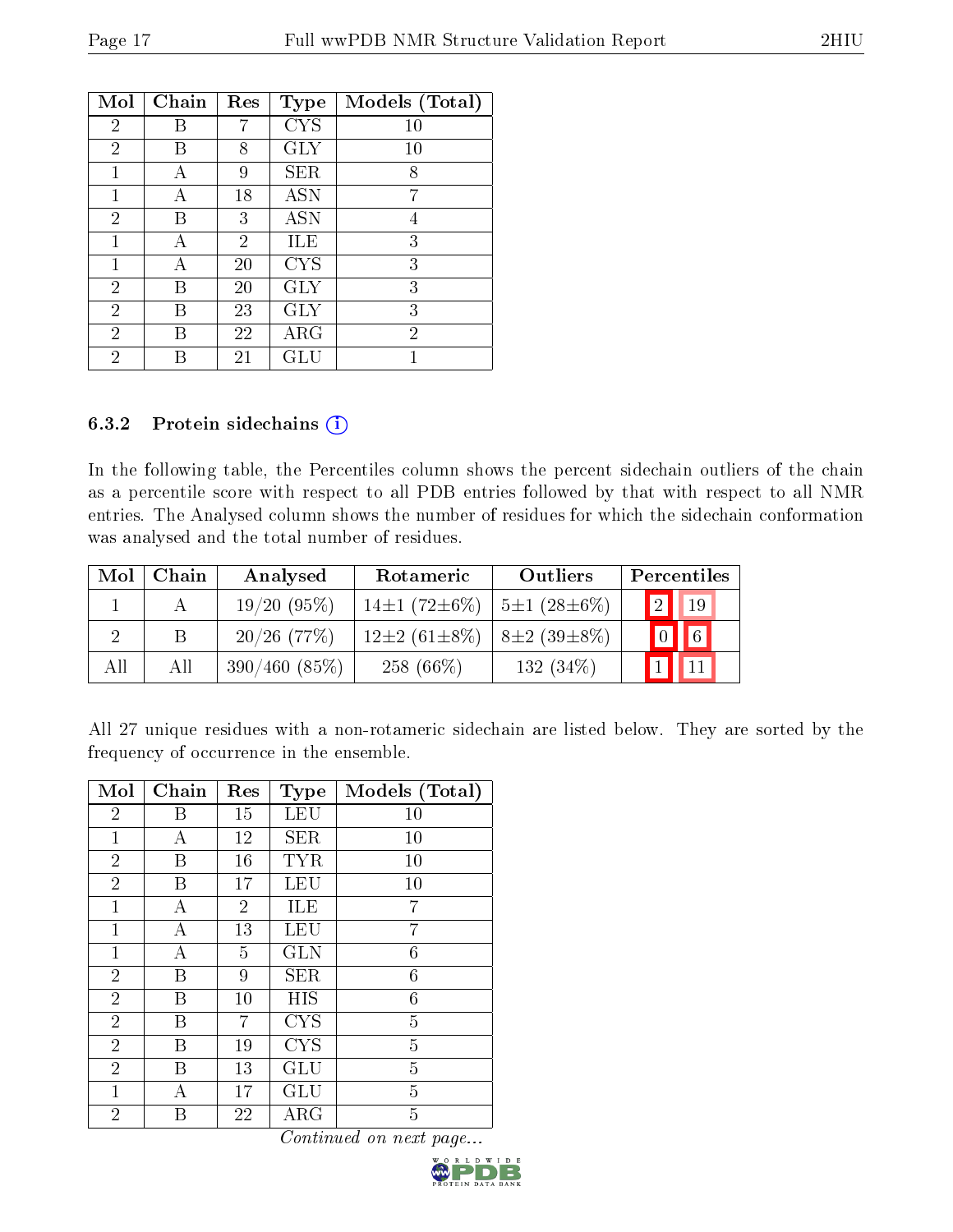| Mol            | Chain | Res            | Type       | Models (Total) |
|----------------|-------|----------------|------------|----------------|
| 1              | А     | 15             | <b>GLN</b> | 5              |
| $\mathbf{1}$   | A     | 16             | <b>LEU</b> | $\overline{4}$ |
| $\overline{2}$ | B     | 5              | HIS        | 4              |
| $\overline{2}$ | B     | 4              | <b>GLN</b> | 3              |
| $\overline{2}$ | B     | 26             | <b>TYR</b> | 3              |
| $\mathbf{1}$   | А     | $\overline{4}$ | GLU        | 3              |
| $\mathbf{1}$   | А     | 18             | <b>ASN</b> | $\overline{2}$ |
| $\overline{2}$ | B     | 3              | <b>ASN</b> | $\overline{2}$ |
| $\overline{2}$ | B     | 21             | GLU        | $\overline{2}$ |
| $\overline{2}$ | B     | 25             | PHE        | $\overline{2}$ |
| $\overline{1}$ | A     | 9              | <b>SER</b> | $\overline{2}$ |
| $\mathbf 1$    | А     | 20             | <b>CYS</b> | $\overline{2}$ |
|                |       | 6              | <b>CYS</b> | 1              |

#### 6.3.3 RNA [O](https://www.wwpdb.org/validation/2017/NMRValidationReportHelp#rna)i

There are no RNA molecules in this entry.

#### 6.4 Non-standard residues in protein, DNA, RNA chains (i)

There are no non-standard protein/DNA/RNA residues in this entry.

#### 6.5 Carbohydrates (i)

There are no carbohydrates in this entry.

#### 6.6 Ligand geometry (i)

There are no ligands in this entry.

#### 6.7 [O](https://www.wwpdb.org/validation/2017/NMRValidationReportHelp#nonstandard_residues_and_ligands)ther polymers (i)

There are no such molecules in this entry.

#### 6.8 Polymer linkage issues (i)

There are no chain breaks in this entry.